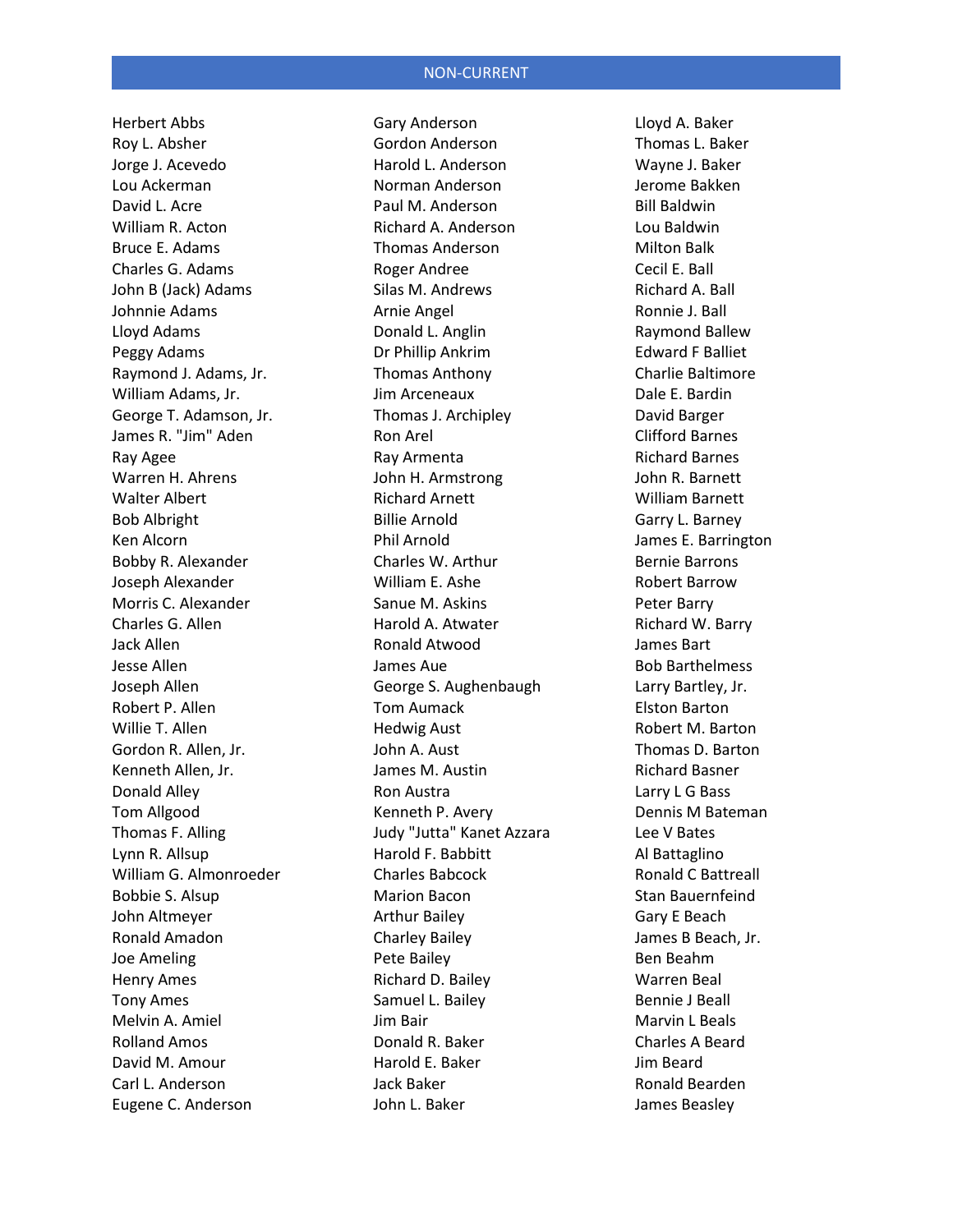Gordon Beaty Jerry Beauregard Jerry Beavins David L Beck Donald J Beck Curt Becker Dennis Bee, Jr. Carl Beier William D Belcher George W Bell Larry D Bell John T Bell, Jr. Robert B Bellah Robert L Bello Pat Benedetto George Bennett Keith Bennett Robert S. Bennett Wayne Bennett Roscoe Bennett, Jr. Larry D Bentley Joel E. Berger Dr. Eric Bergstrom Theodore A Bergstrom Dominic Bernardo Jack Bernazzani Cleon Berthelson Joseph A Berube Ted Bey Bruce R Bichler Michael Bidus Phil Binder Annette Bishop Edward Ellis Bishop Dick Bittick Yvonne Black Raymond W Blackburn Ernest Blackmon William C. "Bill" Blackmon Leon H Blackwell Barry Blades Robert W. Blanchard Gisela (Stahl) Blankenship Jim Blee Jeffery W Blum Bill Boardman Don Bodiker Bill Boedeker

Roy Boggs Noe Boghs Joseph R Boisvert Peter E Bolton, Jr. Robert L Bonham William Bonnell Leon Bonner Alvin Booker Nathaniel Booker Lee R Boone James L Boord Edward Bordelon William Borden Marlin Borscheid Philip Bosen Dick Bougher James H Bouton John Bowen Edward W Bowers Darryl G Bowles Thomas R Bowles Pleas "Stuart" Bowling Stuart M Bowman Raymond Boyden Frederick E Boyer Dave Bradfield Dale T Bradley Harry J Bradley Andy Brads, Jr. Michael P Brady John Bramer James E Brandon Jerry Brasier Kirby Braud William Brauer Jeffery A Braun Jerry Brazeau Russel G. Breighner Paul Breitegam Gus Bremer Michael L. Brett Chester Brewer William T Bridges Bob Briggs Dale E Bright John P Bright Greg Briney Bob Briscoe

Dr Bill Brite Joseph Britton Charlie R Brock Dick Brock William F Brock Lucien Brodeur Raymond G. "Ray" Bronk Barry Brooks Charles M Brooks James R Brooks Norman Brooks John L Brose Ross Brossette Les Brouillette Clayton R. Brown David A Brown David S Brown Ernest R (Butch) Brown Gary M Brown Harold "Ben" Brown Joseph C Brown Kenneth Brown Lloyd E. Brown Margie Brown Michael R Brown Paul Brown Robert P Brown Sam Brown Shearard D Brown Thomas A Brown Thomas L Brown Tracy L Brown Norman G Brown, Jr. David A Brubaker Kevin R Bruce William J Bruce Rhom Bruhaug Dale Brunson David Bryant Don Buchanan George W. Buchanan Ronald L Buck Gerald L Buckendahl Kenneth Budge Dick Budney Charles Buffington Mike Bufford Alton Buggs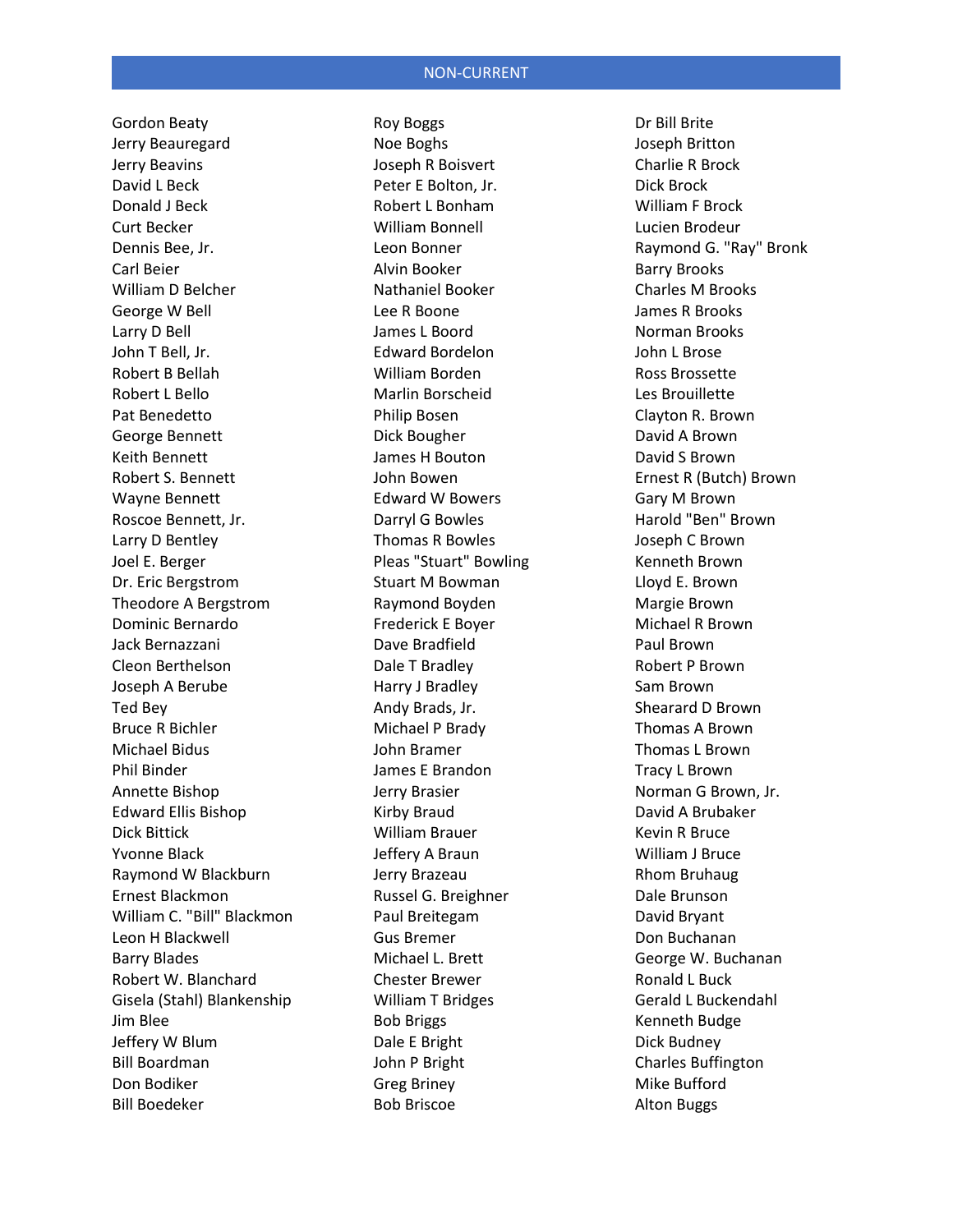Ormand F Bullis John D Bumgarner Mike Bundy Glenn L Bunge Ronald L. Bunzel John J. Buonantuono Thomas Buranovsky Paul J Burch Robert Burch Stevens Burger Mina Burgeson Leonard J Burke William G Burke Alvin F Burkett Patrick B. Burkhartsmeier George V Burks Steve Burleson Arnie Burnett Joe Burns Dennis Burr Bill Buschur David A Bush Daniel R Butcher Ben Butler Charles R Butler Harues Butler John W. Butler Joseph E Butler Mike Buttell Donald H Byrnes David Byrum Charles Caffy Wilbert Cage Larry Calihan Richard Call Billy J Calloway John P Calloway Bob Camden Robert F Cameron Tony Cameron William Cameron Karin (Kittel) Campbell Theodore Campbell Thomas Campbell Tom Campbell Walt Hank Campfield James D Canada Stanley O Cansler

Charles J Cantwell James Capes Bernie Capps William F. Capps Peg Capps-Newman Al Capraro Ed Carchia Joseph A Carethers Andrew J Carey David Carlson Theo. J Carlson Robert K Carlton Donald Carman Gordon "Hoagy" Carmichael Bernard T Carney Herb "Buzz" Carney Thomas Carpenter Phillip J Carr Thomas G Carr Carlos Carrasco Philip Carrico Chester E Carrigam Douglas G Carroll Donald B Carter Kenneth L Carter Kenneth M Carter Ralph E Carter Richard L Carter Lenis Cartier Harold H Cartright Charles Carver Joe Casale Edward Casey Jerry Cash Ken Cash Bruce Caskie John O Casper Jack Cassidy Rich Cassis Ollie Casteel Lynn Castellanos Charles Cathers Eugene R. "Gene" Chague Doug Chamberlain Robert L Chambers Anthony Champeau Nelson T Champine Roy J Chance

John Chaney John Chapman Darrel Charbonneau Andrew J Charney George Chartier Ed Chase Robert W Chase Gary Cherpes Darrel "Chip" Chiapusio Rick Ching Michael Chism Roger L Christensen Larry Christenson Ralph Christianson Dallas Churchill Hank Cicutto Joseph T Ciesielski Cecil Clanton Jay R Clapp Joyce Clardy Reginald G Clardy Barbara Clark Frank M Clark Gudrun Clark James Clark Robert G Clark Robert L Clark Theodis Clark Walter L Clark Hank Clausen Joe Clawson James P Claxon Richard J. Clay Gary E Clayton Jim Clements John Clifton Curtis E Cline Joseph Cline Robert L Cline Robert W Close Lee A Clouse Stephen F. Clouther Hilton Cobb Alan N Coccio Roy Cochrun John M Cody Stanley D Coker Richard Cole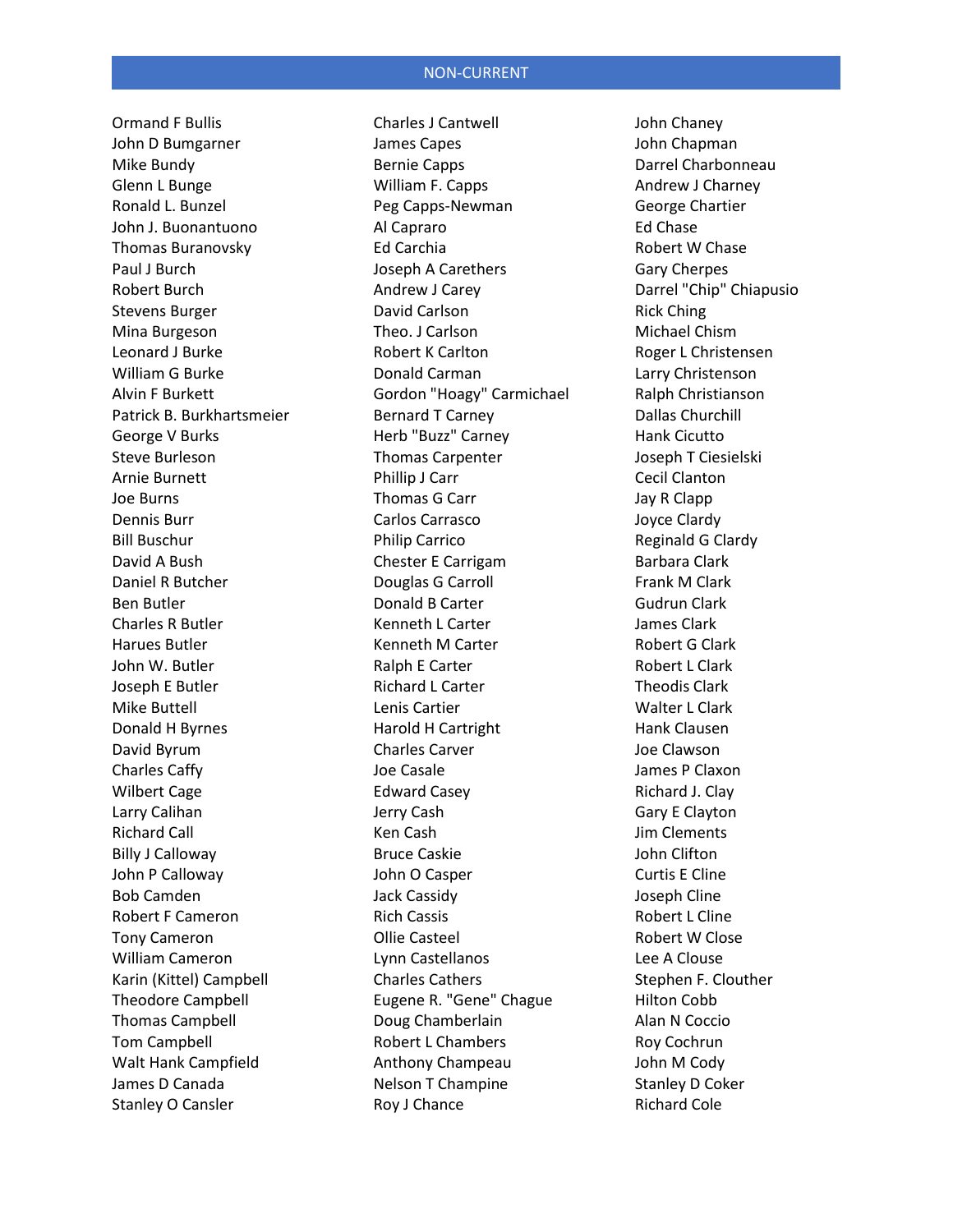Thomas C Cole Billy G Coleman Jerry R. Coleman Paul C Coleman Carl V Coller Albert Collier Wayne N Collier Robert Collins Ted Collins Traudi Zahn Collins Beverly Colwell Leigh Common James C Compton Joseph R Cone Joe Connell Billy G Conner Dennis Connors Ronald Connors John W Conole Richard Conti Jerry G Cook Jesse Cook Phillip H Cook Robert W. Cook Steven Cook Wayne N Cooksey Olin K Cooley Ronald L Coombes Charles R Coombs Randall Coone Carolyn Cooney George L Coons Gary Cooper Lovellette Corbin Carl E Corkum Sally Mar Cornelison Richard Cosgrove John Cothern Irene Cottingham William J Coty Ullysses Counts Frank Coviello AL Covington Denny D. Cowan Thomas Cox Kermit L Cox, Jr. Robert D Cox, Jr. Richard "Jim" Coyle

Jerry Crabill Robert O Crabtree Barry L Crafa Ray Cregar Robert C Crews Rolla J Crick Harry Crisman JC Critchley C.T. Cromer George Crooks Robert Crookshank Craig Crosby Lonnie E Crosby Allen Cross John W. Cross, Jr. Robert E Crosson Roger Crouch Robert Crowe Steve Edgar Cruft Robert Cruise Manuel Cruz Louis Cucchiorini Jr Henry D (D( Culkin Donald Culler Eric Culver Harry A Culver Donald P Cummings Bill Cunningham Richard "Dick" Cunningham Dale Curry Auby D. Curtis Ernest Curtis Robert W Custer Bill Cutler Jerry Cyncynatus Rolla E Daggett Robert Dahlhamer Aaron D Daily William J Dain Gordon Dale Timothy J Daley William R Dalton Earl Daney Neale C Danielson Bruce Dannells Lawrence Daquioag Art Darien, Jr. Art Darling

Will Darr Randy Darrah Jack L J Darrell Steven R Dart Leo Daspit Arthur D Daub Joe Davenport Nick O Davidson Stephen M Davidson Charles Davis Darrel F Davis James V. Davis Kenneth D Davis Laverne C Davis Rich Davis William G Davis William H Davis Jr Harold M Davis, Jr. Fred Dawson Huey F Day Pete Day George Dayhoff Johnny R Dean John Deane Fred E Debord Gerald D. "Jerry" Decker Alexander Deemer Bruce F Deere Scott Degaynor Stephen Michael Degenhart Richard Delpierre Jodi Deluca Frank Demartino Duane Demello John DeMerritt Garrett E Dempsey Jack H Dempsey Jack Denham Robert Denman Roger Denny Dale Deppe Joseph Joe Derringer Robert Des Rosiers Robert L DeSpain Frank Deteen Michael Detzler John P Devaney Wayne H Deviley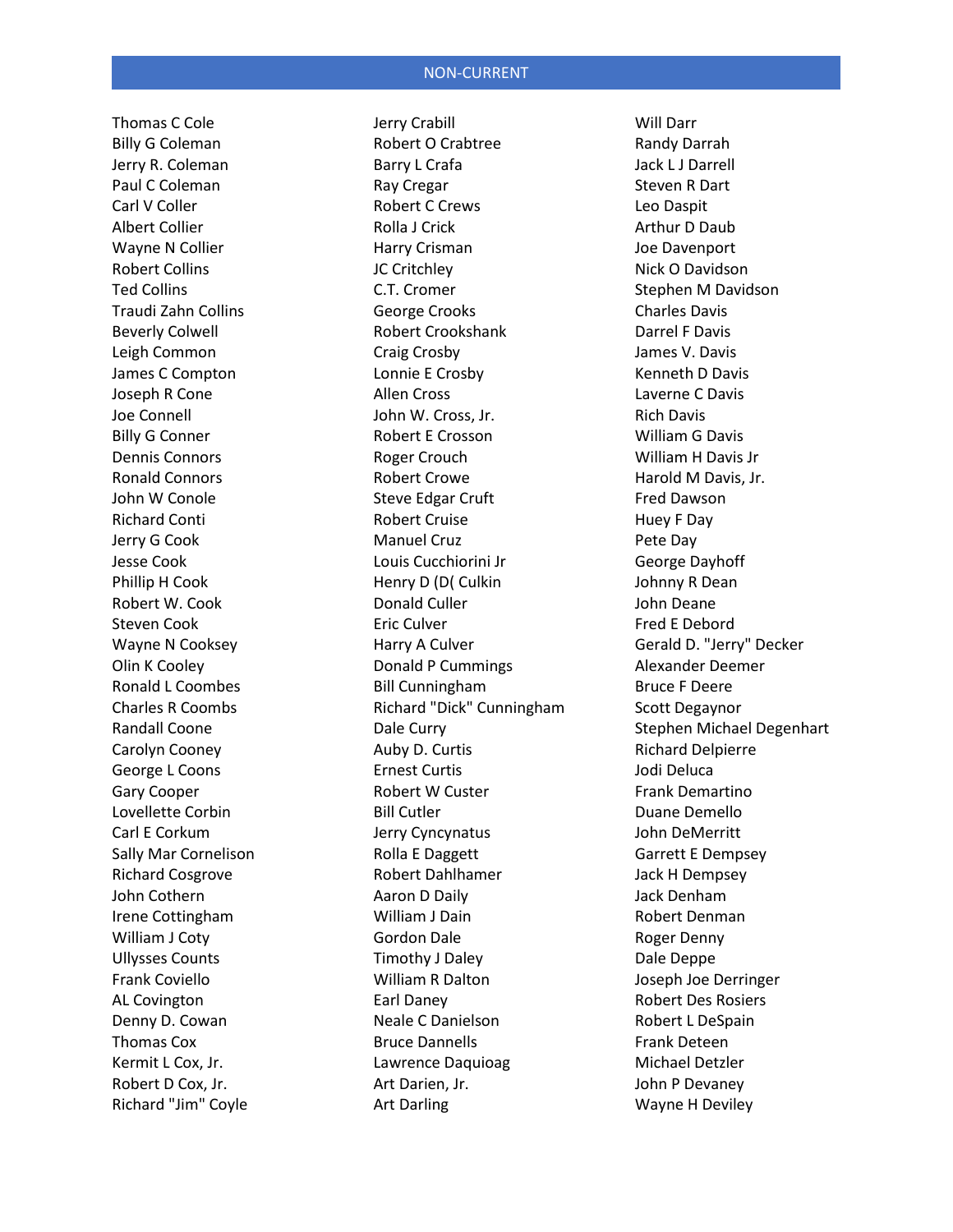ChristaFrank Devine David A DeWey Rees Dews Richard Dexter David Dickson Martha A. (Wolfrum) Dickson Robert A Dickson Richard R Didion Thomas E Digby Len Dignard Bob Dill Dennis D Dillon Louis DiMarco Russel D'Italia Robert Dix Anni (Kiesling) Dixon Harry Dixon James Dixon Ralston (Rally) Dixon William T Dlugos Miles Dobbins John Dobek Ken Dobrowolski James Dobson Richard A Dock Earl Dodge Richard E Dodge Alan W Dodson Thomas Dolan Blair K Donley Tony Donofrio William F Donohue Roland Joseph Doody Gerlinde Doom Robert Dorland William L Dorsey Larry C Dossey Darrell Dean Dotson Jerry Doty Michael J Dougherty Robert C Doughty Rachon a Douglas Rick Douthit Phillip Ray Doyle Horace L Dozier Carl Drake Hanni Jost Drake Max Draper

Thomas Driscoll Kerry Driskell Robert C Driver Richard A M Drozdowski David Dubin Joseph R Dubois Baylor L. Dubose Robert W. Dudding Darius D Dudley Alfred Duerbig John Duezabou Bill Duff David Duff Sidney Duffer Thomas S Duffy Kenneth R Duke Richard E Dunbar Wayne M. Dunbar Maurice Dunigan W Malcolm Dunn John C Duran Roger Durdin Lowell D Durling Ranson S Durr, Jr. Rod Durre Ronald T Duval S.P. Easley Harold E Eaton Suzanne Eberhardt Charlotte Eberstadt James Eccles Kenneth F. Edborg Walter E Edmonds Donald R Edwards John I Edwards Ronald G Edwards Irving L Eggers John C. Eitreim Jim Eldridge Jerry M Eller Frank Ellering Everett G Elliott Waldtraud Elliott Jeffery A Ellis Robert L Ellis Richard Elste Robert Elsworth Thomas J Elward, Jr.

John W Ely Sam Embry Archie Emery Erland Emery Robert Emery Dan Engelken Jerome Enis George Erdely Harold Erland Dr Richard Erpelding Tom Erskine Claude M Erving Rodolfo Escamilha Rudolph Espinoza Dick Esten Billy Evans David H Evans David L Evans George Evans James L Evans Kelvin E Evans Warren Evans James C Evans, Jr. Darius R Eveland Joseph A Everett Arthur "Art" Everhart Harry R Ewing Paul M Faber Dave Fabich Kurt Faerber William A. Falck William B Fancher, III Joseph S Fanduzz James Fann Walter Farmer Jack Farrell James M Faucett Mostyn L Faulkner Labron Fausto Bob Fazzini Joseph P. "Joe" Featherston Larry Feike George Felts Normon G Ferguson Paul A.O. Ferguson Bob Fernandez Bob Fernandez, Jr. John Ferreira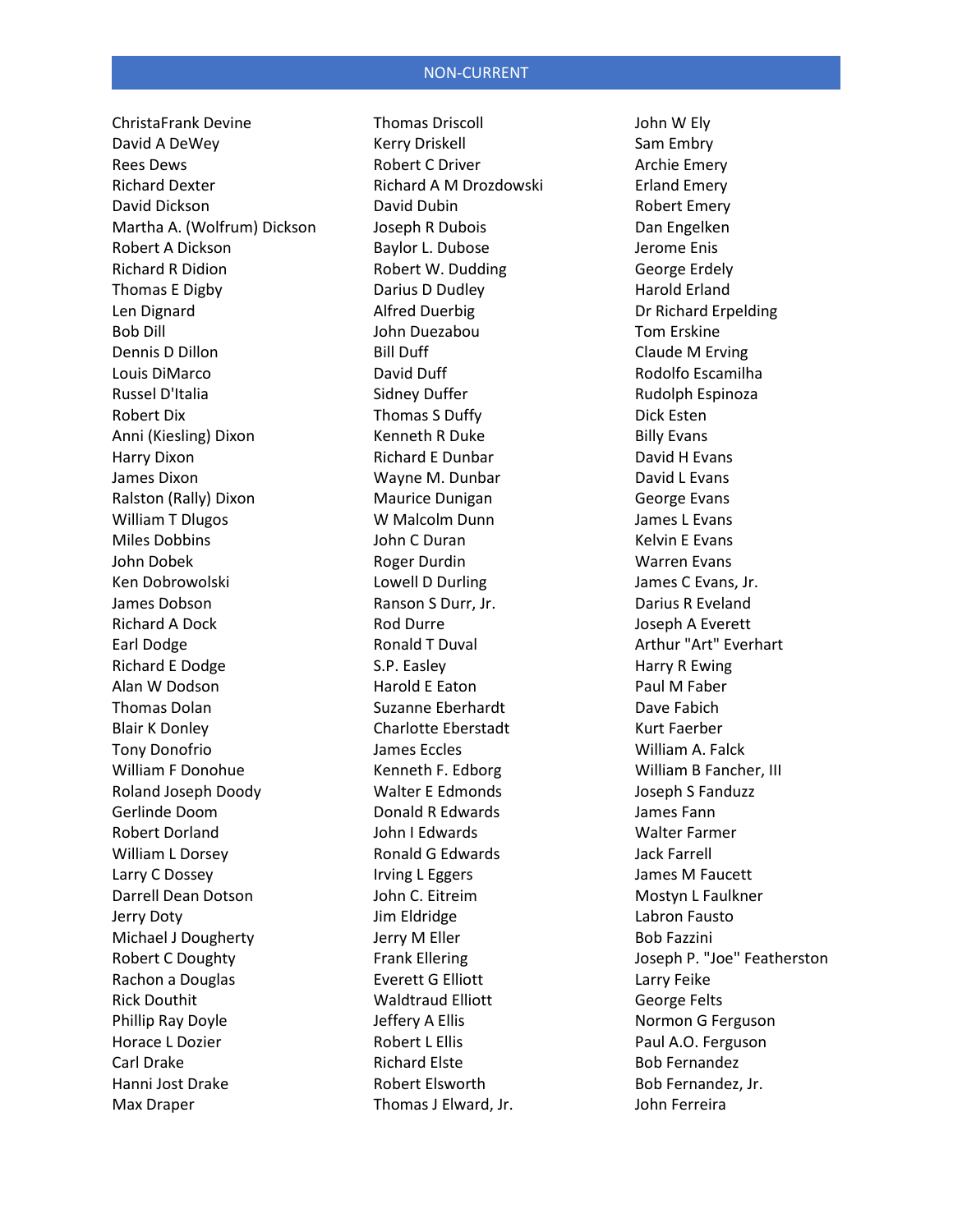Stu Ferreira John E Ferris Nate Fetrow George J Fetzko Roy Jerome Fewell Suzanne Fewell Kendall Fielder Randy Figurski Russel Fillmore Thomas Fish Larry L Fisher Patrick A Fisher Joe Fitzgerald Ronald P. "Ron" Fitzpatrick David E Flahavin Neil J. Flaherty Mike Flaten William L Fleischhauer Jimmy A Flowers Rudolph Flowers Raymon D Floyd Richard D Floyd Leonard J Flynn Brigitte (Lindner) Foellmi Joseph M Foley Dennis M Folkedahl John Fontes Aaron Forbes Charles C Forbes Bill Ford Jr. John Foreman Michael R. Foreman Mario Forgione Gene Forsythe Lew Forsythe Thomas Foss Dale O Foster Donald Foster Jackie D. Foster Leslie R Fox Richard Foy Lewis T Franklin Richard L Franklin Tom Frantz Dennis L Franz Wayne Frazier Hugh L Frazier, Jr. Mary Frederickson

Steven E Fredrickson George C.J. Freeman Thomas L Freese Chancel T French Jerry French Frank Fritzinger Ingrid (Schwibs) Frolik Jim Frost John Frustace John Fry Richard Fry Bruce Fuller Charles Fullerton Pete Fullerton Frank Fulmer Francis P Fulton James F Furr David Fuson Delbert Fustos Robert R Gail Jack L Gaither Dwaine Galgerud William Galindo Patrick Gallagher Robert Gallahar, Jr. Frederick J Gallant,Jr. Eligio Gallegos Jacob J Gallik Jack Gallimore Glenn Gallops Walter Galvin Fred Gandara Gerald M Gangelhoff Thomas Garcia Clifford Garner John R Garrett Jeptha Earl (Gus) Garrigus Donald P Garrison Randy Gash Rich Gaston John Gauthier William Carl Geiger James L Gemeinhardt Paul Genung Donald S George John D George Joseph A Gerard Christi Geremia

Jim Gerteis Dave Gerzmehle Homer Gholston Bernie "Spike" Giachino Francis S Gibbs Milton Gibbs Steven L Gibbs Tadeusz Gibki Daniel Gibson Lloyd Gibson Vernon E Gibson Doug Gieben Royce Gilbert Jerry Giles Daniel P Gill Thomas J Gillease Thomas E Gillespie Paul C Gillis Greg Gilmartin Ray Girton John Gist William T. Gladis Jerome Gladney Richard Glaske Dr John Godard, MD Ronald E Godin John P Goff James G Goins Jerry Goldman Ronald E Golino Annemarie Goller DR Fred Gollwitzer Joseph G Gonzales Locario Jr Gonzales Nicholas Gonzales Theodore Gonzales-Rosa Kenneth W Good Albert G Goodman Edward P. Goodson Melvin Goodweather Peter Goodwin Bruce Gordon Stephen E. Gore William Gorey Dennis R Gossen Skip Gotschall Jr Manfred E. Gottschalch Jerry Grabill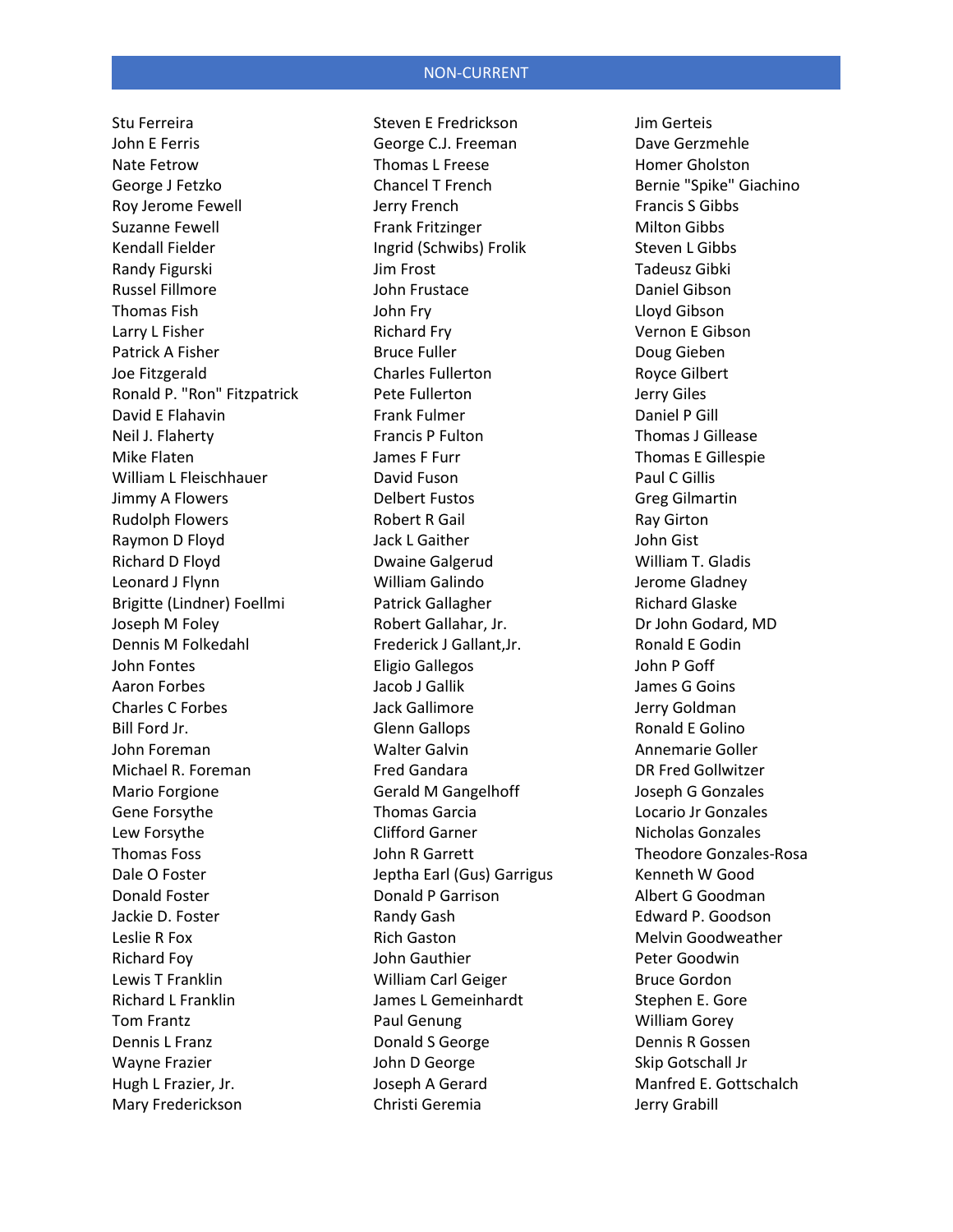Daniel F. Graham George R. Graham John Kent Graham Robert Graham Joe Grange Melvin D Grant Robert J. Grant Ray Grass Gary W. Gray John Gray Jimmy D Grayson Robert E Greager Robert M Greaver James Green Joe L Green Thomas G Green Walter C Green Richard D Greenaway Michael O Greene Gerald T Greenwood Larry L Gregg James Gregor Samuel A Gregory Leo Raymond Greis Tim Grieve John Griffin Joseph M Griffin John Griggs Robert W Griggs Walter K Grill Donald N Griswold Kathryn Groff Jan Gross Jan Gross Max L Gross Carroll Grossman Daryl Groves Ernie Gruber Dan Grubidge Bill Guenigsman James Walter (Jim) Gundell Joseph Gundy Norman Gunther George M. Gupton Hank Gurley Andy Guthrie Dee Guthrie John L Guthrie

Jerry Haas Dennis Habern Richard Hackney Bob Haddon Ken Hager Charles E Hagler Winston Hagler Gene Hahn Rich Haiber Andre Hakin Tom Halbert Marvin Hale Donald E Hall Edward G Hall Frederick K. Hall Howard Hall Robert B Hall David J Halladay Gary Hallet John Eugene Halmon Barry Halsey Steve Halton Warren Halvorson Norman J Hamelin Troy Hames John Hamilton Charles B Hamlin Ward "Mitch" Hamlin William J Hampton William C Hancock, Jr. Dr Ronald E Haney James Haney John J Hanley Bruce A Hansen Ernest R Hansen William A Hansing John Harasimowicz Paul Harball Johnie RJ Hardee Vernon C Harden John H Harding Don R Hardman Martin L Hardsocg James I Hare John L Harmon William B Harmon Cathy Harnden David Harper

Robert E Harpold Commodore S. Harris David T Harris Donald H Harris Jeffrey Bruce Harris Philip K Harris Samuel Harris Sophia Harris David Harrison Gaylan Harrison James M Harrison Samuel P Harriston Colin Hart James E Hart Larry Hart Terry Hart William A Hart Bud Hartfiel Jerome Hartjes Robert S Hartranft Eugene Harvey Osby W Harvey, Jr. Shirley Harvill James W Haselden Masanobu Hata Dale E Hatcher Howard Hatcher Thomas W Hatcher Lewis P Hates LawrenceA Haug Howard E Hauser Albert Hawkins Fred Hawkins Tom Hawkins William F Hawkins Gene Hawley Curt Hayes Jack Hayes John W. Hayes Lewis Hayes Richard J Hays Ronald J Headid Gary Hearn John R Heater Albert Heath Gary Heath Roy L Heath Stan Heath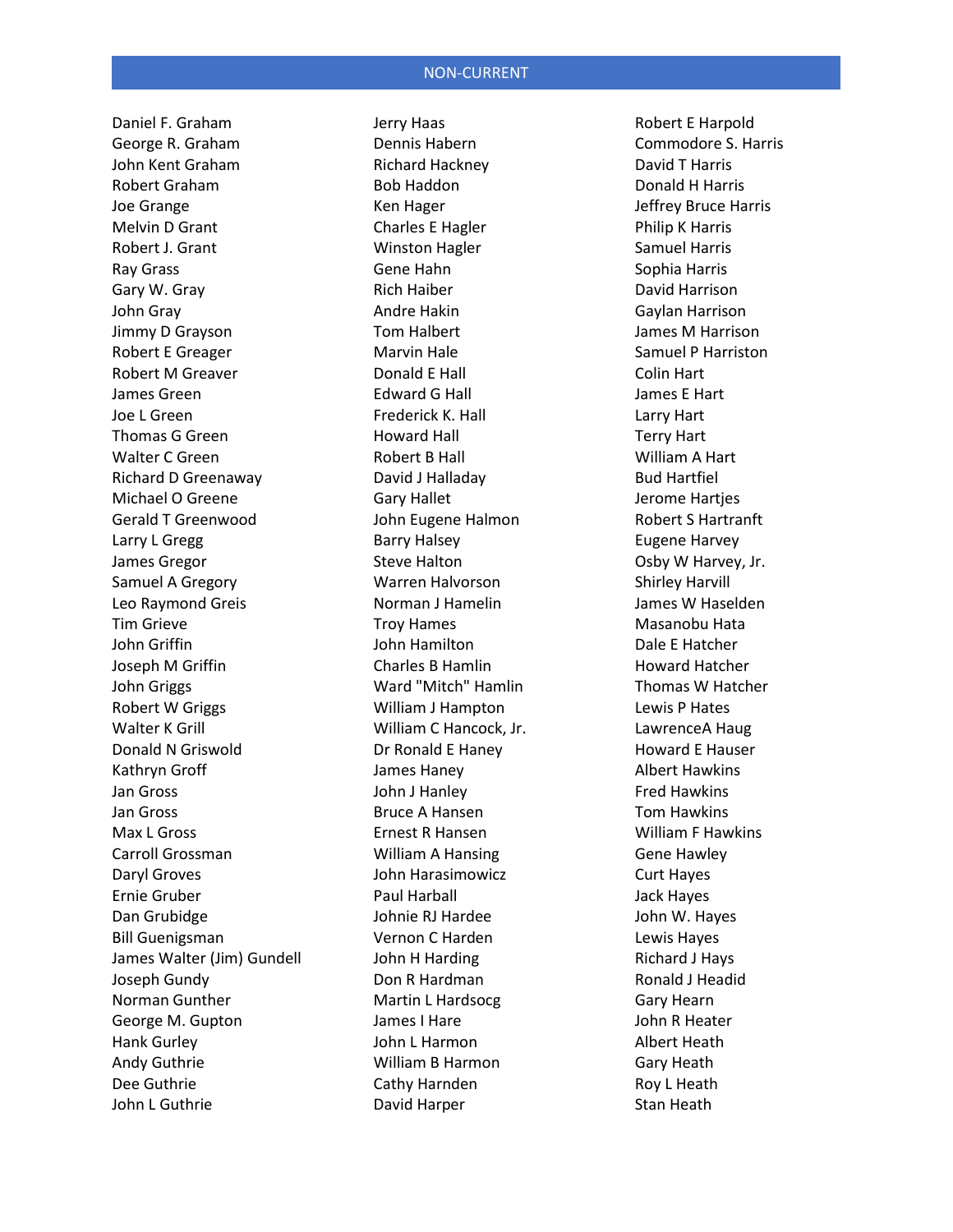Tom Heather Wesley L Hedges Johnie Hegwood Rudi Heim Jim Helfer Mike Helfert Jackie S Heller George Helseth Ed Hemann Allen P. Henderson Charles A Hendricks Edward L Hendricks Lee Roy Henkes Tom Hennessey Delbert Henry George Henry Paul J. (Jerry) Hensley Robert K Henson William H Henson Dean Hermanson R Fewell Herpich Michael Herrera Ira Herriman Adolf Herring Dallas Herring Bob Herzog Garry Hess Robert A Hessler James E Hiatt Barry R Hibbard Bruce L Hibel Bob Hicks William Higgins Raymond Hilbert Wilton Hild Daniel W Hill Jesse Hill Michelle Hill Nancy Hill Phillip D Hill RaymondD Hill Richard B. Hill Larry Hilzley Harold Hinchey William H Hinds Garry Hinely Bruce K Hines Calvin J. Hinsey

Patrick Hinsey Patrick Hirner Milton J Hirsch Michael Hoch Ada Hochberger James E Hodge Joe Hodge Bob Hodgkinson Thomas Hodgson George W Hoech Lew Hoff Michael G Hoff Frank Hoffard George R Hoffer Melvin Hoffman William L Hoffman Jerome K Hogan Richard F Hogan James A Hogan, Jr. Paul S Hogg Duane Hohn Rich Holbrook Kenneth R. Holderfield Audrey Holecek Clyde L Holeman Don W Holland Jim Hollier Raymond Hollis Mary Holloway Susan Holloway William Holloway Eric R Holm Charles M Holmes J.E. Holmes Thomas C Holmes Erika Raithel Holmgren Paul Holmgren Ronald E Holt Bob Hone Danny Hooks Donald Hopkins Bennie Hopper Richard Horaszewski Tom "Maurice" Horsman, Jr. Joe Horton Jonathan D. Horton Richard J Hosier Thomas Hosier

Bill Houck Jack C House Clifford Householder Ulysses Houston, Jr. Harold E Howard Henry Howard, Jr. John M Howe George Howell Richard L Howell William A. "Bill" Howell Arthur E Hoy Art "Ott" Hoyle Marlin K Hoyt Martin Hoyt William S Hudson Calvin Huffer Homer D Huffman James Jr Hughes Larry Hughes Phil Hughes Thomas Hughes Clyde Jr Hunter H. F. Hurley Richard Hurliman Harold H Hurst Morris L Hutchings Archie Jr Hutchinson Glen Hutchinson William P Hutchinson Jay D Huzak John H Hyde Ned Imboden John J Impellizzeri Davis M Ingalls John Irelan Charles Isaacs Phil Iseminger Steve Iwaniszek John S Jablonski John Jack Charles A. Jackson Dale E Jackson Fred D. Jackson Joseph F Jackson Walter E Jackson John Jacob Stephen R Jacobs Marga Krug Jahn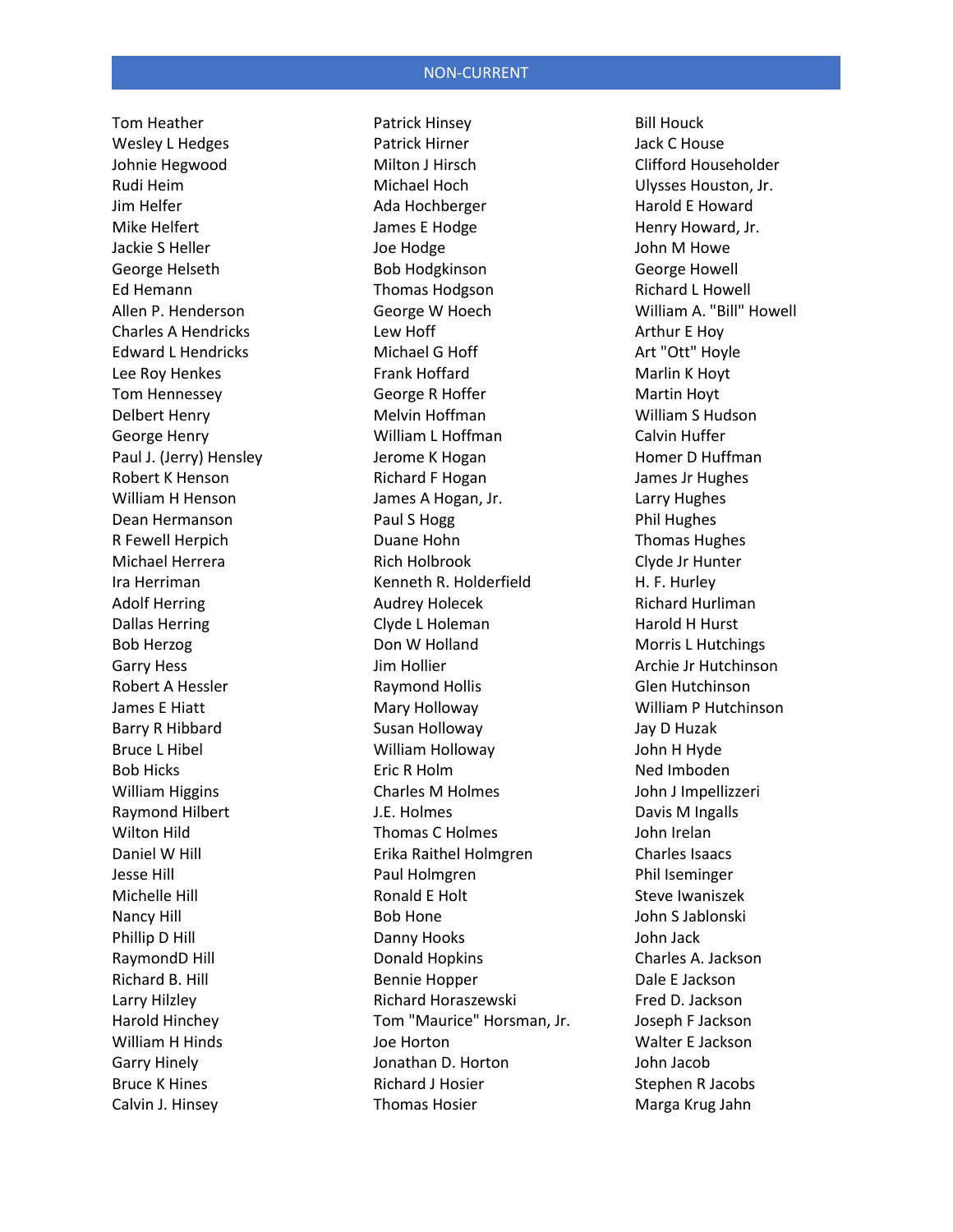Roland Jahnke Evan James Frankie A James Leroy M James Michael R James Linwood L. Jarman Don Jaspers Bob Jenkins Linden D Jennings James A Jensen Wallace Jewell Joe G. Jirinec Charles E Jochumsen Carl W Johnson Dave Johnson David Johnson Edwin Johnson Howard A Johnson Jack M Johnson Jimmy N. Johnson John Johnson Karl R Johnson Larry Johnson Loren Johnson Michael R Johnson Norman D. Johnson Richard Johnson Richard A. Johnson Richard D. "Dick" Johnson Richard L Johnson Steve Johnson Thomas L. Johnson William R Johnston Andrew L Jones Bernard L Jones Edwin H Jones Ernest C Jones Eugene E Jones Frank Jones Gary Jones Harold D Jones Harry Jones Henry Jones James N Jones Jesse Jones Kenneth R. Jones Larry J Jones Lester G Jones

Michael L Jones Paul Jones Richard Jones Robbie N Jones Robert M Jones Robert W Jones Ronald L Jones Roy Jones Wayne Jones William R Jones Ralph M Jones, Jr. Willie Jones, Jr. Charles Jordan Anthony G Jorgensen Thomas L Jorgenson Stephen E Jost Ralph A. Julian Stuart Jumper Herbert Kaempf Gordon Kaplan Martin Kapsh Lawrence Kaske Lee Kay Joe Kea Aubrey Keeter Roland Keimling Kenneth S. Keleman Daniel A. Kelin Robert Gordon (Bob) Kellar Ralph Rev. Keller Kenneth "Ken" Kelley III Loren E Kelly Patrick W Kelly Richard Kelly William B Kelly William Kelso Charles Kendrick Ted Kenish Otha Kennedy George Kepler Charlie Keppel Paul Kernan Forrest Kerns Frank B Kerr Mark A Kertz Dolores Kessler Robert T Key John H Keyes

James Kezar Norman Kidd Richard W. (Dick) Kierman Paul J Kiesel Richard P Kieselbach John Killiany Carol Kimshel George W Kinder, Jr. Richard Kindle, Jr. Donald E King John Kimball (Jack) King Mitchell King Fred H Kinney, Jr. John W Kirk Ed Kirkham Lawrence Kirn III Gary Kitchen Gene Stanley Klapper Paul Klapper Allan E Klein J.E. Kliesen William Kline Daniel W Kloepfer Ted Kmetko Paul D Knight David Knizner Harold "Harry" Knopes Ken Knowlton John Knuth Raymond Koch Stuart Koch Glenn Kohlerschmidt Ronald G Koley Martha Komp Ronald J Kopec Cyril C. Kopecky Michael Kormanicki Melvin C. Kraft Harry K. Kramer Joe Krastel Tom Kraus Douglas Kreklow Lewis Krieg Richard H. Krohn Robert Krosnicki Harold W. Krouth John A. "Jack" Krug Donald J Kubeck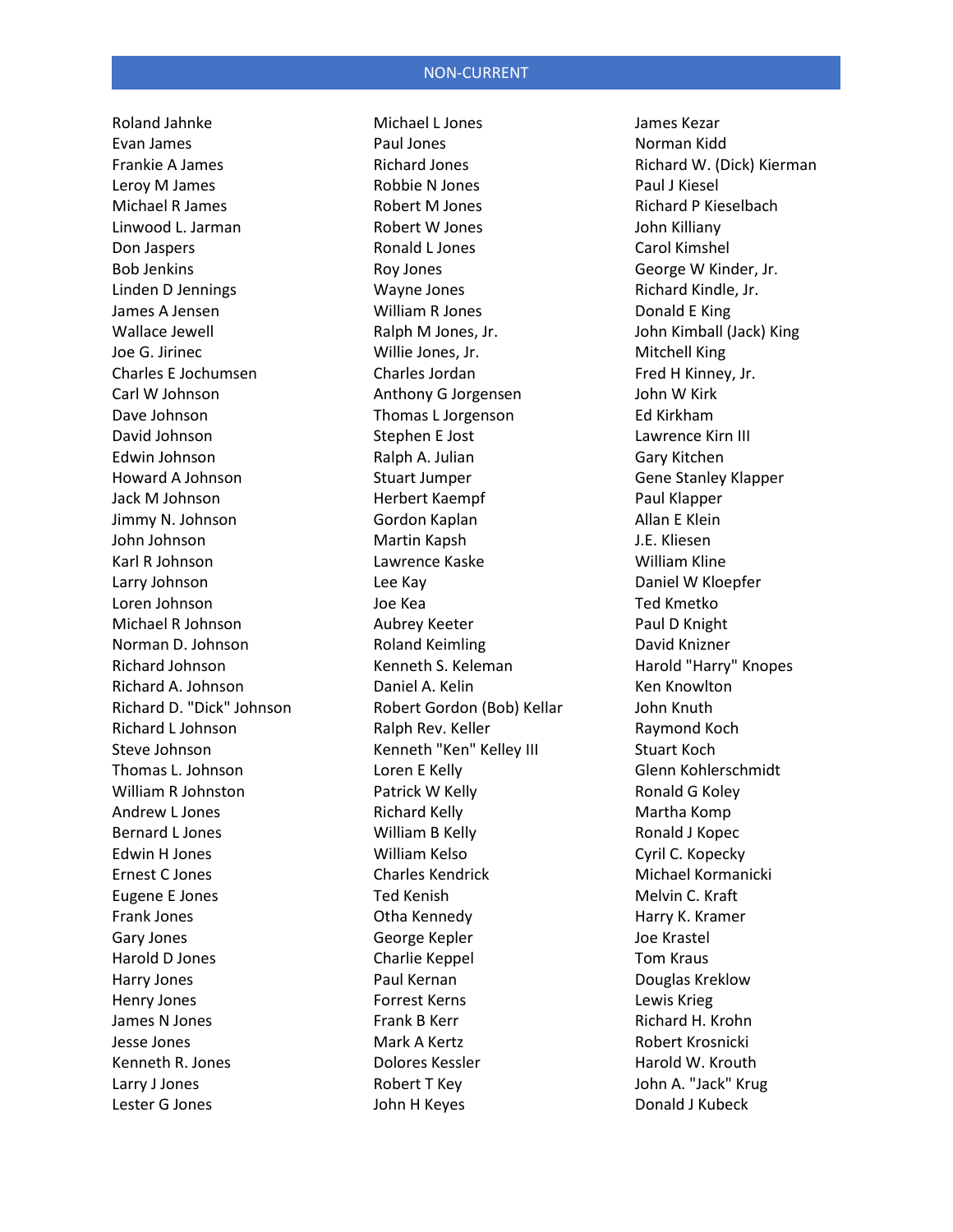Willi Kufky John Kulik Karl Kurz Charles Kyker Girard Labossiere R LaCross Mike Laden Jerry Lafayette Harvey Lafferty Aime LaForest Tony Lahovin Edward LaJoie Bill Lakin Wayne E Lamb Dan Lambert Robert W Lambert Robert Lambo Lee W. Lambrecht Robert R Lamp Glenn R Lampman Russ Lancaster Charles Lance Theodore R Landmesser George Lane Jerry Lane Kenneth R Lane Ed Lang Helga Lange Duane W Larkin Louis P Larsen, Jr. Carl Larson James Larson Bruce LaRue Carl Lasalla Paul Laurenzi Norman Lautieri Dean Lautzenheiser John F Lavacki Paul Laven James Law Thomas K Lawrence Curtis Lawson John C. Layman Ken Le Jeune Edwin T. Leach Vonnie Leach Russel Leaich, Jr. Kenneth Learned

Richard Learned Raymond Lebsack Charles E Lee Donald K Lee James E. Lee John C Lee Roger R Lee Clarence J Lehn Barbara N Lehr Russell Lehr Tom Leightcap Norman J Leiker Rudoph Leipold Sterling Leisinger Mike Lemay Ronald Lemke Arden Lemley Walter Lencki Stan Lenderman Richard Lenert Bob Leonard James M Leonard David L Leonardson Tony Leone Wayne A Leone Vincent A Lepore Barton Lerner James A Lesher Samuel A Lester Pat Letendre Charles Levad Al Levine Lewis J Levy (Levey?) Joseph R Lewis Leo Lewis Max Lewis Richard J Lewis Ronald C Lewis Petra Licht Rudy Lind Stanley T Lindberg Donald A Lindenbrook Marshall W. Lindner Lowell Lindon John R Linebaugh Thomas G. Lininger Shelvia Link Charles Lisowe

J. Thomas Liszak William Litchfield Dennis P Little Charles E Littrell Robert Livesey Carson P Lobb Bobby Lockeby Jerry L Lockerman Ann Lockowitz James R Loftis Jody R Loi Evan R Lombard Charles Henry Long Harry Long A.J. Lonian Jeffrey Lee Lorence John A. Lotempio Earl H Lott Robert L. Lounsbery Lewis H Lower Oris "Bert" Lowry Jack Luby, Jr. Richard A Luciani Joseph B Lucido Theodore "Ted" Ludka Jerome S Ludwick Albert Ludwig Tarzo F. Lugaresi Peter Stanislaus Lukasiak Tom Luker Jim Lundgren Carl A Lutters, Jr. Jack Lyckberg John B Lyle Richard T. Lynch Harold W Lyons Lawrence W Lyons George R MacDonald Edward Maciorowski Lenny Mack Robert M MacKay Mark D Macklin David F MacMillan William L Madison Alfred A Madrid John Maguire Joseph L Magyar Kenneth J Maher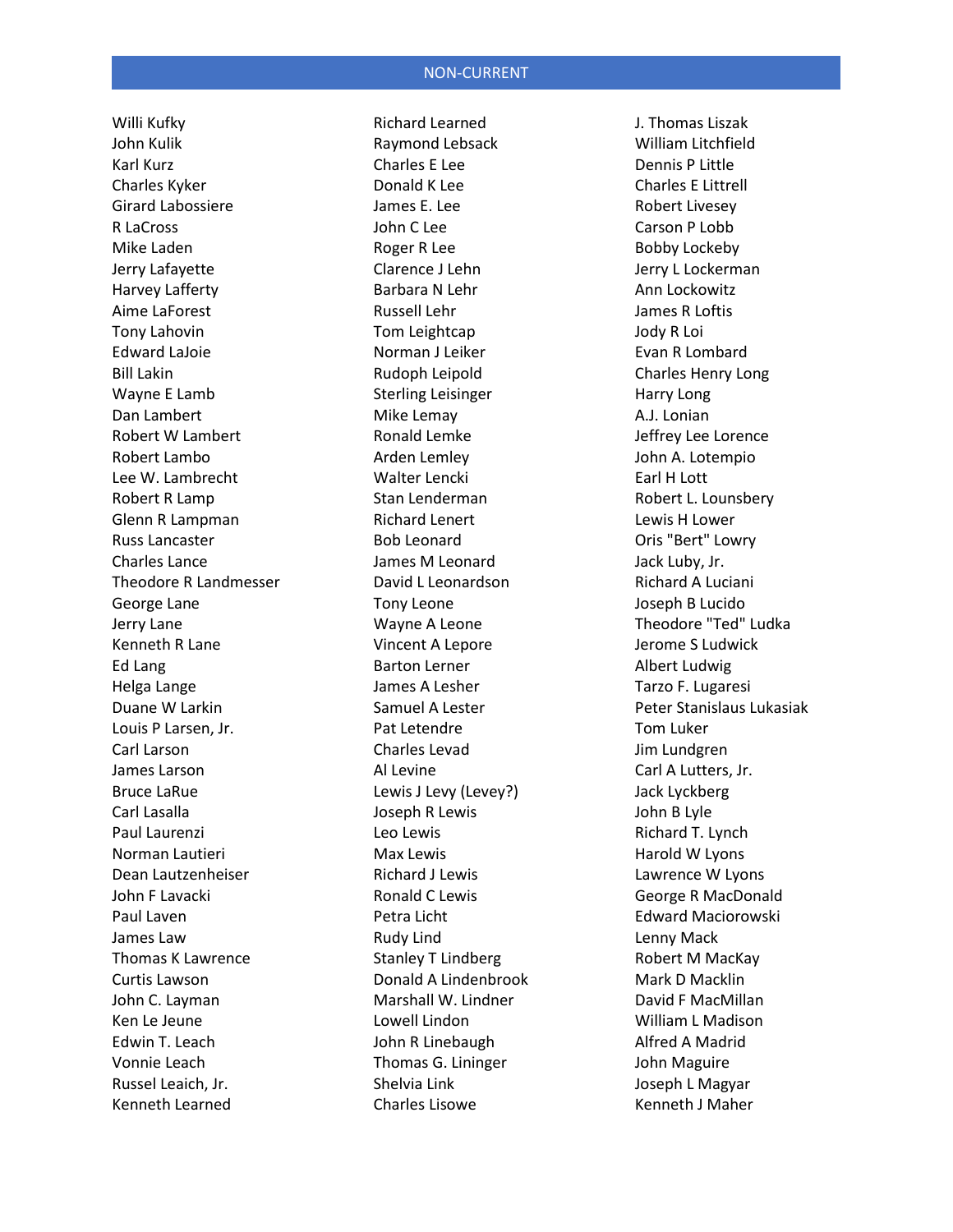Kay Ann Mahone Billy Main Roger E Main AnneMarie Maki William Malloy Richard Malone David Manis Loretta Manis Bill Mann Bobby L Mann FranklinC Mann James W Mann, Jr. Robert A Manning Robert Mansfield James L. Manson Theodore Manuel Dana L Manzanares Sam L. Marcellino James M Marks Paul A Marks Lewis M Marriotti David A Mars Joseph E Marshall Lewis Marshall Charlie Martin Evalyn Mae Martin Leonard J Martin Richard J Martin Thomas J Martin Erminio J. Martinez Raymond Martinez Richard Martinez Maria Martins Larry Marvin Michael J Marwood, Jr. Larry W Mason Paul Mason Billy L Massengale Rex Masters Joel Mathis Charles Mattice Clarence P. Matuszek Michael Matz Peter N. Matzig Raymond George Maurer Quentin Maxwell Andy May Jr. Hymie S. Mayer

Phillip A Mayer Jimmy W Mayfield Stephen "Clyde" Mayo Paul Mazer John Barry McAneny, Jr. James E McAuley Tina McAuliffe Art McBeth Kenneth L McBride Gregory L McCassey R.L. McCauley Earl D McCay Victor P McClintock Richard R McComb David F McCormack George McCormack Barbara "Galvin" McCormick Jerry McCullers David F McCulloch Michael J McCullough Stephen E. McCullough, Sr. Robert O McCurtain William C. "Bill" McCusker Robert R McDaniel Roger C McDaniel George R McDonald Jimmie L McDonald Ronald McDonald John J McDonnell, Jr. Norma L. McDowell Mac McDuffy William McElroy James McEnaney Joe McFarland Vernon E. McGhee Donald W McGill Richard M McGill Robert W McGill Edward James "Mac" **McGivern** Rich McGoldrick James McGovern, Jr. George McGrath III Donald McGray Denver McIntosh Robert W McKellips John D. McKenzie Dan McKeon

Jimmy L.D. McKinney Bill McKnight Jim McKnight Dan McKown Troelous McLarney Howard P McLaughlin James C McLaughlin John H McLaughlin Michael D McLeod John A. McLin Keith McMahan John F McMahon Mac McMunn Booker T McNair Carl E McNatt Cherry McNeal Richard D McNeese Gene McPhaul James M McTeer Dale Harland McWilliams Richard F Meagher Michael D Medders Douglas Medlyn Daryl J Meeks Melba Meggs David Mehera Charles Meiller Charles Meimberg George Mellinger Robert Mendivil Jarrow Merenivitch Andrew J Merkovsky, Jr. J. W, Merrell Mary Metz Charles R Meyer James Calvin Meyer Tim Meyer William A Meyers John Meyn Ron Michael Glenn "Mike" Michaels Bill Middleton Sid Miedema Jerry S. "Max" Miers Tom Mies John R Mihu Spyridon H. Mikelatos Bob Milburn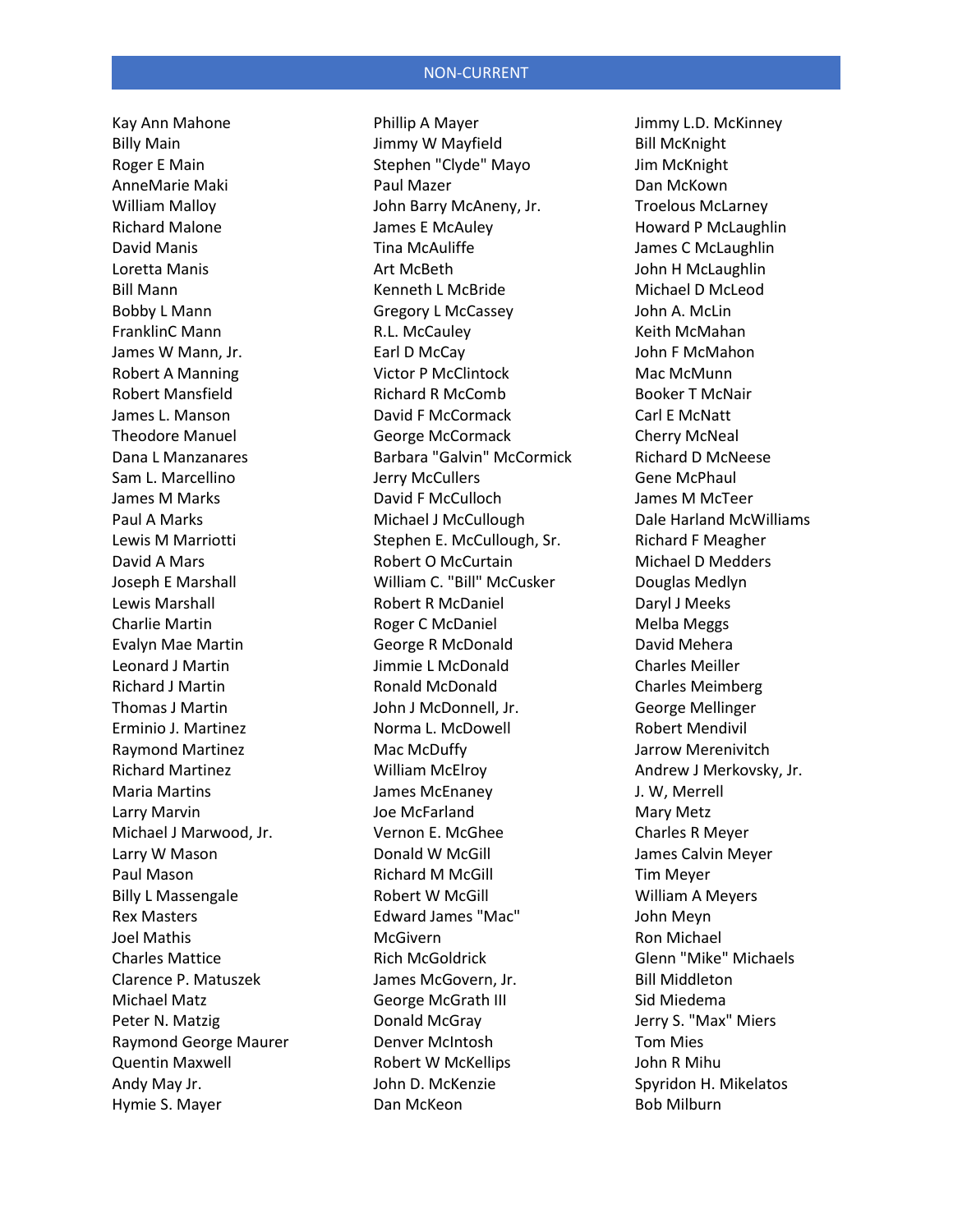Brad Miles, Jr. Robert L Milkes Alan R Miller Barby Miller Bennie L Miller Billy G Miller Charles Hessler (Chuck) Miller Don Miller Edward M. Miller Gerlinde Miller Graig M Miller Jack Miller Joe V Miller John C Miller Kenneth Miller Laurence Miller Michael Miller Robert A Miller Robert J Miller Ronnie Miller Russell E Miller Russell M Miller Tyrone W Miller John E Miller, Jr. Beverly R Millner Jasper E Mills Fred R Milton Robert D Miner(s) Gerald L. Minnich John Minter Robert Minugh Gary Mirasola Ernest Mitchek Ed Mitchel Daniel S Mitchell James D Mitchell Robert I Mitchell Rockie Mitchell Ken Moats William Mock Ronald Moeckel Michael Richard Moffett Stephen Moll Dick Momany Ron Monson Willie R Moody Gary E Moon

Gary J. Moore James E Moore John L Moore Samuel J Moore Felix A. Moreau Paul W. Moretz Ernest W Morgan Robert L Morgan Ernie Morin Gerald H Morin Paciano Morin, Jr. A.H. Rock Morocco Clayton Morris Larry R.H. Morris Wister Morris James N Morrison Michael Morrissey Jack L. Morton Jennings B Morton Robert D Moss John Motherway Ralph Motogawa Edwin Lane Moulder Gerald E Moxley Phil Moyer Brigitte Muehlberg Roosevelt Mukes Margaret Mulbrandon Roland Mulligan James E Mumpower Johnny "John" E. Munday Alfred E. Munden Bruce T Munro John R Munson Terry J Murphrey Jack Murphy Peter C. Murphy Raymond F. Murphy Leroy K Murray David Murrell Kenneth I. Murrie Patrick M Murtaugh Harold C Muttart Robert L. Myers Steven S Myers William A Myers William H Myers Ernest Mynes

Ernest J Nadeau Edward Nalepka Joseph C Nall Raymond .E Nance Thomas Nape Herman L. Naron Floyd Haskel Nash Ronald F. Natzel Stan Navickas George M. Neal, JR. Ted Neely Jr. John Neiser Terry C. (Chuck) Nelsen David D Nelson Len Nelson William H Nelson Leon AW Nelson, Jr. Skip Nelson, Jr. Bion Nephew Jim Newell Kenneth M Newell Ray Newlon Richard A. Newsom Michael A Nicely William G Nicely Arthur Cyril Nicholl Elizabeth Nichols Ronald O Nichols Nick Nicholson Ron Nigg Jerry D Nixon Mark D Nixon James Jr Noakes Bob Noll Gay A. Noon Stanley P. Norczyk Robert Nordlof Daniel Norgail Valiant C. (Val) Norman Marvin Norris Debra (Barron) Northway Gail Norvell Herman Norwood Bill Novitsky John T Nowakowski Elisabeth Nuetzel Elmer A Nyberg Bill/Pearl Nye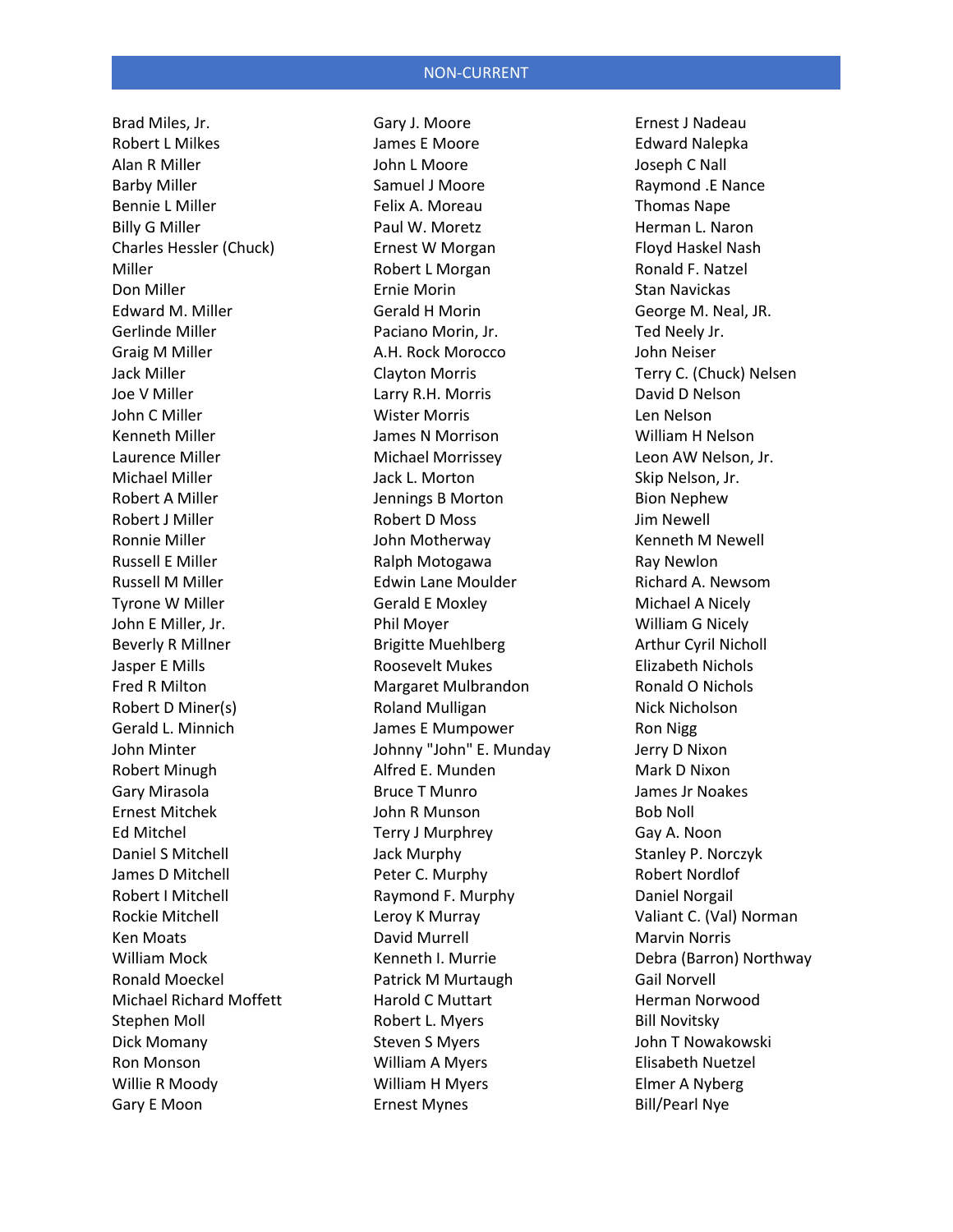Charlie L. Oakman Jerry Dewayne O'Carroll John F Odell Bob Oden Richard D Oden Catherine O'Donald John M O'Donnell Marion Oelke (Bacon) Dick O'Hare Ted Oktabetz Paul J Olendrowicz Louis D. Olive Andrew J Oliveri Glen Ollila Harold C Olona Lloyd F Olsen Loren Dean Omlid Charles H Oneal Robert P Oneal Ronald Opthof Kenneth J Oreilly Alvin Ormiston Guy N Orr David N. Orser Dominick Orso, Jr. Mark Orwoll John R Osban Ernest H Osborn Philip E Osborne Que Osler Gerh Osterhage Dannie J Otey Edward D Ott Doris Otterbein Irmgard Otto Fred Owen Virgil H Owen Wayne Owen Gene A Owens Johnny Pace Malinda Pace Joe Paffe Billy G Page Lawrence W. Page Terry L Page Melvin D Palmer Richard J Palmer Leonard Pape

Billie J Papke Rene Parent Hoyt L Parker Joseph Parker Richard K Parker Syl Parker Charles L Parker, III Doris Parks Phil Parks Watson Parks Chuck Parnell William F Parramore, III James E Parsons Leon Partee Freeman Pascal Donald A Passarella Roger D Passick Thomas Patrick Howard "Pa" Patterson Jack Patterson Larry Patterson Jim Pattillo Gene Patton Stanley W Patton William A Patton Leo Pauley Peter J Paulin Peter J Pawlak Dick Payette Joseph J Pazdan Thaddeus Pazkowski Kevin Peacock James H Pearson Marvin E Pearson Robert P Pearson Lou Peccarelli Ancel Peckham Jerry L Peeler Jim Pehrs Jim Pellam Richard Pena Glenn D Pendleton, Jr. Ernest Penfield Marion W Penland Richard Penndorf Joe Perdue William "Bill" Perdue Jimmy Perkins

Fred Perron George H Perrotte Ronald A Perry John Perugini William J Peters Dennis W. Peters Alfred W Peterson Bob Peterson Pete Peterson Ralph W Peterson Ross E Peterson Joseph G Petit James R Petitt Morris E Petty Omer Petty David Pfeiffer Wilbert R Phelps Chancie L Phillips Ed Phillips Harley C Phillips Vernon L Phillips William Phillips William G Phillips Thomas L Pickett Jerry Piehl David A Pierce Terry Pierce Ted Pilonero, Jr. Ylifonso Pino Rod Pintello Richard A Pinto Phil Pippo Keith Pitchford Gene Pitcock Ed Pittman Marvin Plunkett Adam Pogirnicki Ray E Poland Jerome Polder James E Polk Roger G Polk John Pollock Richard A Pomroy Santi Ponce Frank D Pope John L Pope Vic Popovitch David E Porter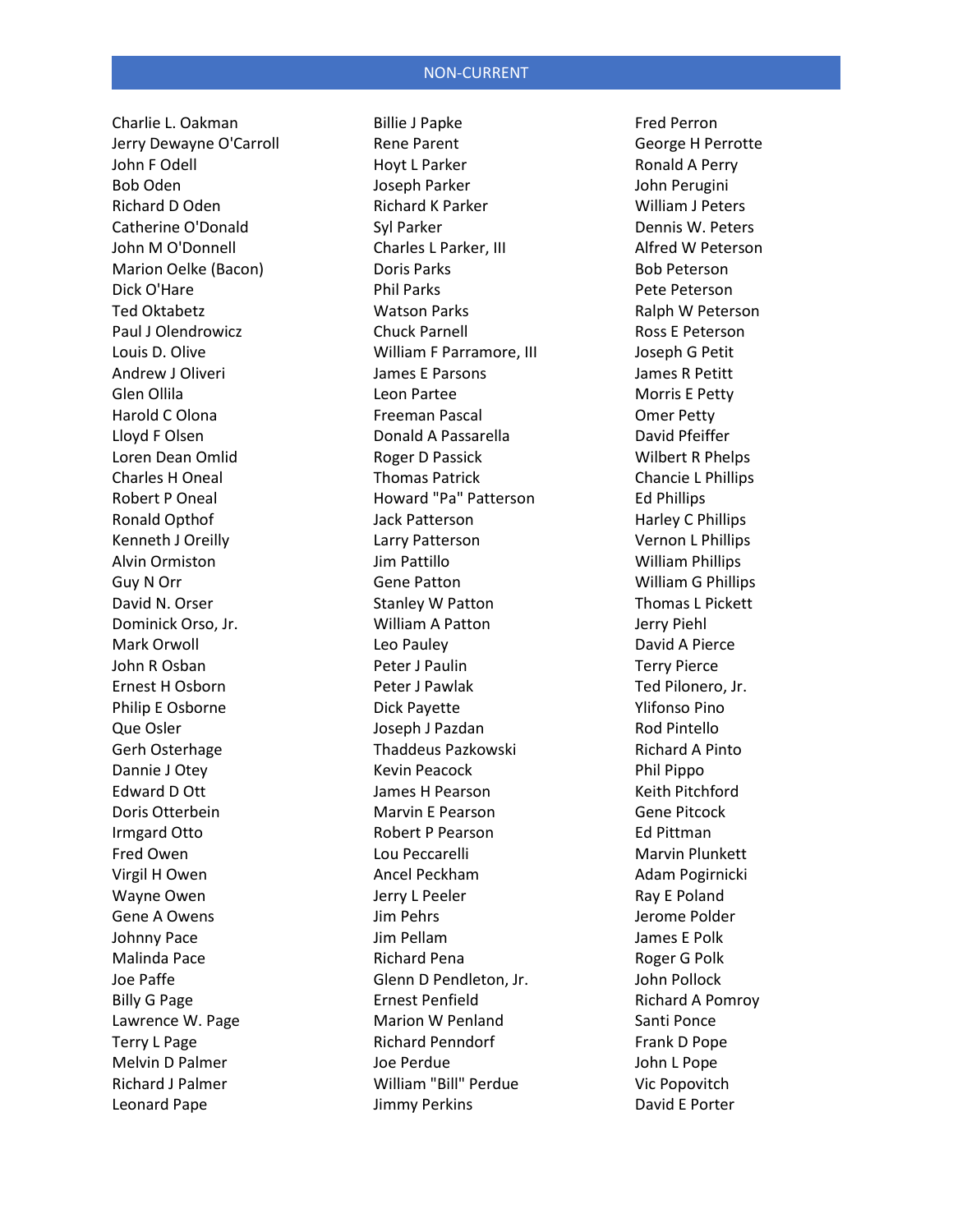Ronald F. Porter Roger W Post Henry O Poster Vincent Posteraro David Poston Jay Poston Joseph M Poston, Jr. Janet E Potter Robert J Pottle Heidi Pouch Isaiah Pounds Michael S Powers Richard H Pratt Hiram Z Preece, II Edward R Price Emmett Price, Jr. Walter Prickett Robert L. "Bob" Priester Heidemarie Prince James C. Pritchard James Prosser Karin Eichhorn Pryor Lafayette Pryor Thomas Pryor Floyd Pugh James L Pullen Leroy W Purvis Chuck Putney Bill Quednow Francis H. Raab Dave Radomski Melvin B Raffensperger Vince Ragels Frank L Rambin Cipriano "Tony" Ramirez Michael D Ramsey Randy Randolph Walter "Tony" Ranft Robert Rankin Alexander Ranniar Terry R Rapp Samuel L Rasnake William L Rast Lionel Ratcliff James H Rattcliffe Dennis Rau Norman Rawson Robert C Ray

Robert L. Ray Claude E Raybon Thomas D Read Thomas D Reamer George M Rector Thomas Reczek Edward A Redding Charles Redeker, Jr. Bertram Redgrave George Redwood Ron Redwood Joe D Reed Lewis R Reed Mark V Reed Richard C Reed Robert F Reed Joel Reese Paul Reger Gary Reich Terry Reichelderfer Robert G Reidmiller Caryl M Reiff William E Reiling Carl Reinmiller Richard C Reno James F Resner Gilbert H. Reyes Charles H Reynolds John W Reynolds Tom Ricche Carl Rice Gerge H Rice Melvin B Rich William C Richards Daniel W Richmond Sylvan H Richter Joseph M. Rickman Charlie Ridge Robert D Ridge Don Ridgeway David Riehl Gerald L Rieker Robert F Riemer David H Ries Robert Riester David A Riggs, III Ed Riley Norman Riley

Larry Riney Henry Rinta Brad Rissler Gene Ritter HannsKarl Ritter Richard M. Robbins Vic Robbins Archie L Roberts Cecil Roberts Paul D Roberts Neil Robertson Raymond C Robertson Marcus H Robichaux Ron Robie Bill Robinson Dale A Robinson Garland R Robinson George Robinson Harold Robinson Kenneth E Robinson Larry Robinson Lester C Robinson Milton Robinson Oran S Robinson Robert Robinson Walter H. Robinson Robert F. Rodamer Eduardo Rodriguez Martiniano V Rodriguez Ricardo Rodriquez William J Roe Bill Roehrborn AL Rogers James O Rogers Walter A Roman David A Romero G Wray Rominger Dorothy Roney John Rorabough E. L Rosborough John Rose Samuel Rosenbaum Barry D Rosenberg Jim Rosipko Ernest D. Ross Joseph W Ross, Jr.. Ronald Roth Marvin Rounkles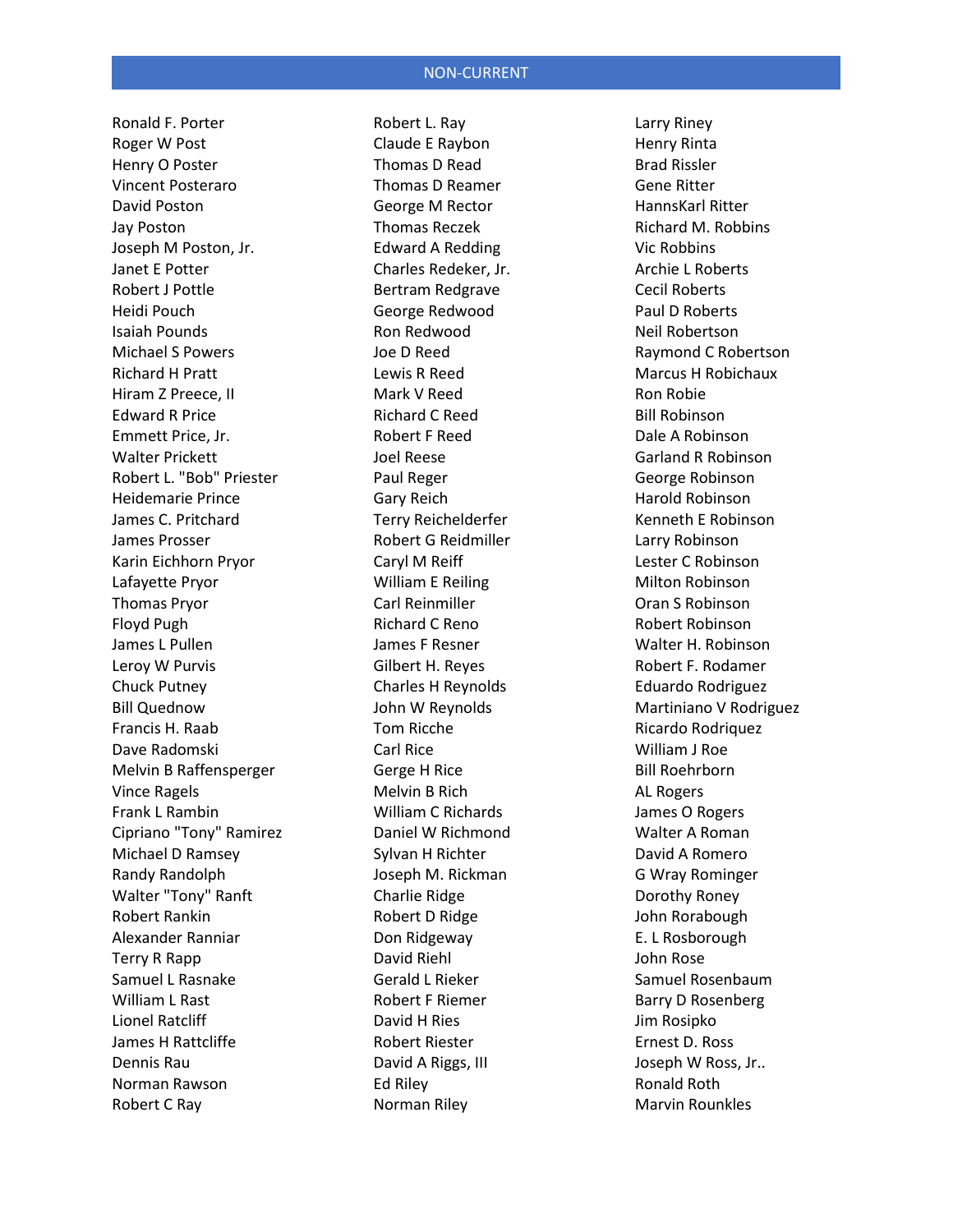Raymond M. Roussin E. T. Row Lee Rowden Albert f. Rowe Robert Rowe Robert Rowlee RaymonA Rowles Donald M Rubin Richard Rubio Stanley B Rudnick David H Rund Leslie J. Runkle Cebroon L. Russ Greg Russell Richard B. Russell Floyd B. Rust Ed Rutmayer Jay D. Ruzak Samuel Ryburn Brent Rytting Dr John Saalwaechter Dick Sadler David Sage Robert S. Saleski Bertram Sallen David Sallinger J.P. Salmon, Jr. Robert G. Salters James F. Samuelson Gary R. Sanborn Louie Sanchez Nervin Sanchez Samuel Sandberg Russell C. Sandblom Jan Sanders Mike Sanders James A Sanderson Sandy Sanderson Marvin H Sandifer Billy Sandoval John N Sanstrom Lynn Sanstrom Jerry Santens Allen D. Sapp Bernard L Sarbaugh George C. Satornino Charlie Sausedo Melvin E Sawyer

Tommie L Sawyer Terry Saylor Dominic Scalise Lambert Scanlan Michael F. Scanlon Gary Scarborough Ron Schaefer George F. Schaffer Robert N. Scheidecker Michael Schenkel Simon H. Scher Lester Schick Steve Schiebrel Pat Schiermeister Gary Schilling Kenneth Schlaepfer Morris Schlesinger Doug Schmidt Robert E. Schmidt Thomas J. Schmitz Frank Jr. Schneider Harvey S. Schneider Charlie Schneiders Mark H. Schnell Tom Schoen Norman Schonbachler Jean M. Schooley Charlie Schriver James Schroeder Tom Schryer Danny Schultz Gordon Schultz Peter J. Schultz Richard J. Schute Richard A. Schwab Evelin Baier Schwartz Arnold Schwarz Isolde Schwarz Larry Schwoch Darrell Scott Irvin Scott James K Scott Francis L Scott, Jr. William R Scrivner Hurley Scroggins, Jr. Roy T. Seay Emmett Seay, III Charlie Seelbinder

Thomas K Seely Stephen A. Seiler LaurenceE Seits Donald D Seitz Keith Seitzer Allen Self Walter J. Sellers Andy Seltzer Gene Seneta Steve Serniak Charles Sessions Jim Sever JE Seward Roger A Seward Lynn E. Seymour Ronald L. Shahan Everette W. Sharp, Jr. Lynn N. Sharpe Mike Shaver Aubrey Shaw Bill Shaw Charles Shearer John W. Shearer Virgil J. Sheldon Bud Shell Jr Jack Shelley Charles W. Shelton Eddy Shelton Robert J. Shepard John E. Shepherd Harry Sher David A. Sherbs Thomas F. Sherry Thomas T. Shields Robert "Bob" Shipe Chester L. Shirey John Shirley William Willie Shives Edward L Shoemaker Roy H Short Russell Short Gary W Short John P Shoup Larry Shriver Ed Shu Eugene U Shuler Keith Shumway William C Shute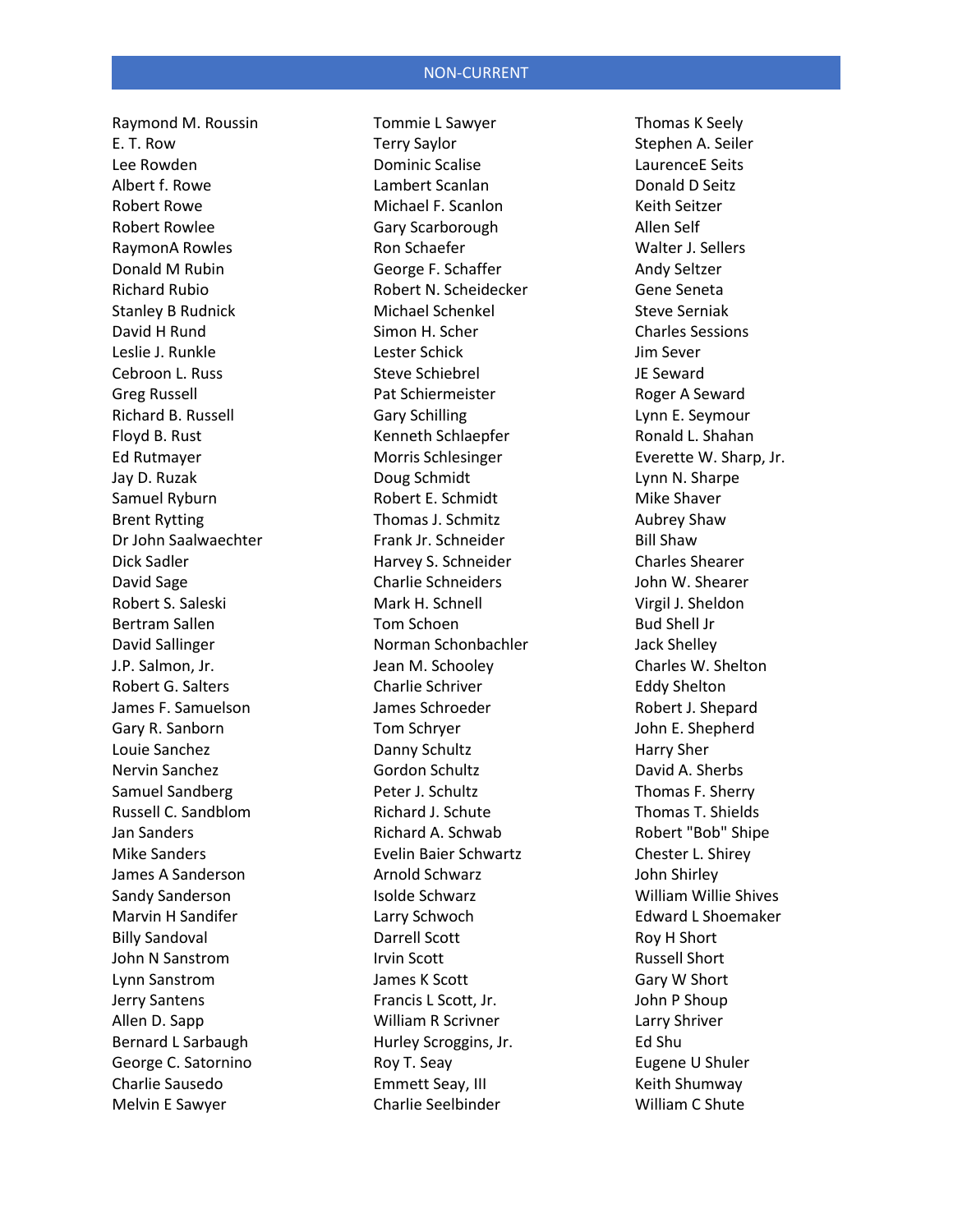Anthony F Siciliano Harold R Sidel Frank A. Siebold Arnold J. Siegfried David Siegfried Steve Siegfried Manuel E. Sierra Ronald G. Sigler Christa (Hussmann) Sikes Peter J. Sill Albert P. Silva Antonio Silva Walter G. Silveria Richard Silverstein Allyn B. Simmons David Simmons Jerry Simonds Harold W. Simpson Richard D. Simpson Franklin L. Sims Robert J. Sine Charles Sinesh James Sivills Michael Henry Skowronski Mike Skowronski Joe Skrovanek Redford C Slash Gilmer Slone Jim Slothower Marshall C. Smallwood Billy J. Smith Carl Smith Carl J. Smith Charles E. Smith Daniel J. Smith Don Smith Farnum Leroy Smith George Smith James R. Smith James W. Smith Jay F. Smith John F. Smith Lloyd E. Smith Michael D. Smith Richard L. Smith Robert W. Smith Roger L. Smith Sidney B. Smith

Stanley Smith William E. Smith George Smith, Jr. Harry Y. Smith, Jr. Joe Smolka Phillip L. Smothers Billy R. Snead Francis E. Snow Tom Snyder Lynn H. Snyder, Jr. David J. Solomon Frank Soltes Robert G. Soman Frederick J. Somerset Jerry Sommer Ronald M Sonkin Bill Southard Ute Sparks Jim Spartz William Spears Marvin K. Speed Edward J. Spellman Michael Spence Harry D Sperry Marvin A. Spiess Bill Spiller Glenn Spittell Ray Spock John R Springer Roland E St Germain Frank St Pierre Thomas M Stafford Walt "Stan" Stafford Roger L. Staley Bill Stallman Ken Stallsmith Billy J Standley Ernest E Standridge Charles Stankich Dave Staples Harvey C Stapleton Gisela (Kemnitzer) Stargardt Bobby L Starr Bobby Steele Bruce C Steele Gene Steele Gerald J Stefka Roy Steigleder

Marvin Stein Stanley D Steiner Steven P Steinkraus Harold C Stellwag Betty Stephens E. D. Stephens Donald Stephenson Irving A Stevens James Stevens Jim Stevens Joseph M Stevens Mark L. Stevens Stanley S Stevens Fred M Stewart Herbert A Stewart Russel E Stingel Donald D Stockton Gerald A Stockton IngeZischle Stokes Ben L Stone John J Stover John Strange Arthur M. "Art" Strauch James W. Stricklin Beverly J. Stringer Bill Stringer Robert C Stringer Joseph D Strosnider Raymond Stroup Paul Strunk Herbert Struss Lloyd G. Stubbs Billy Stuckey Peter Studer Frank Sturzl Michael R Sturzl Floyd D Stutzman Frank Suedekum Bill Sullivan James L Sullivan Joseph W. Sullivan Monika Sullivan Given Name Surname Eston R. Sutton Richard Sutton Edward B Swain Joe Swan Larry C Swanstrom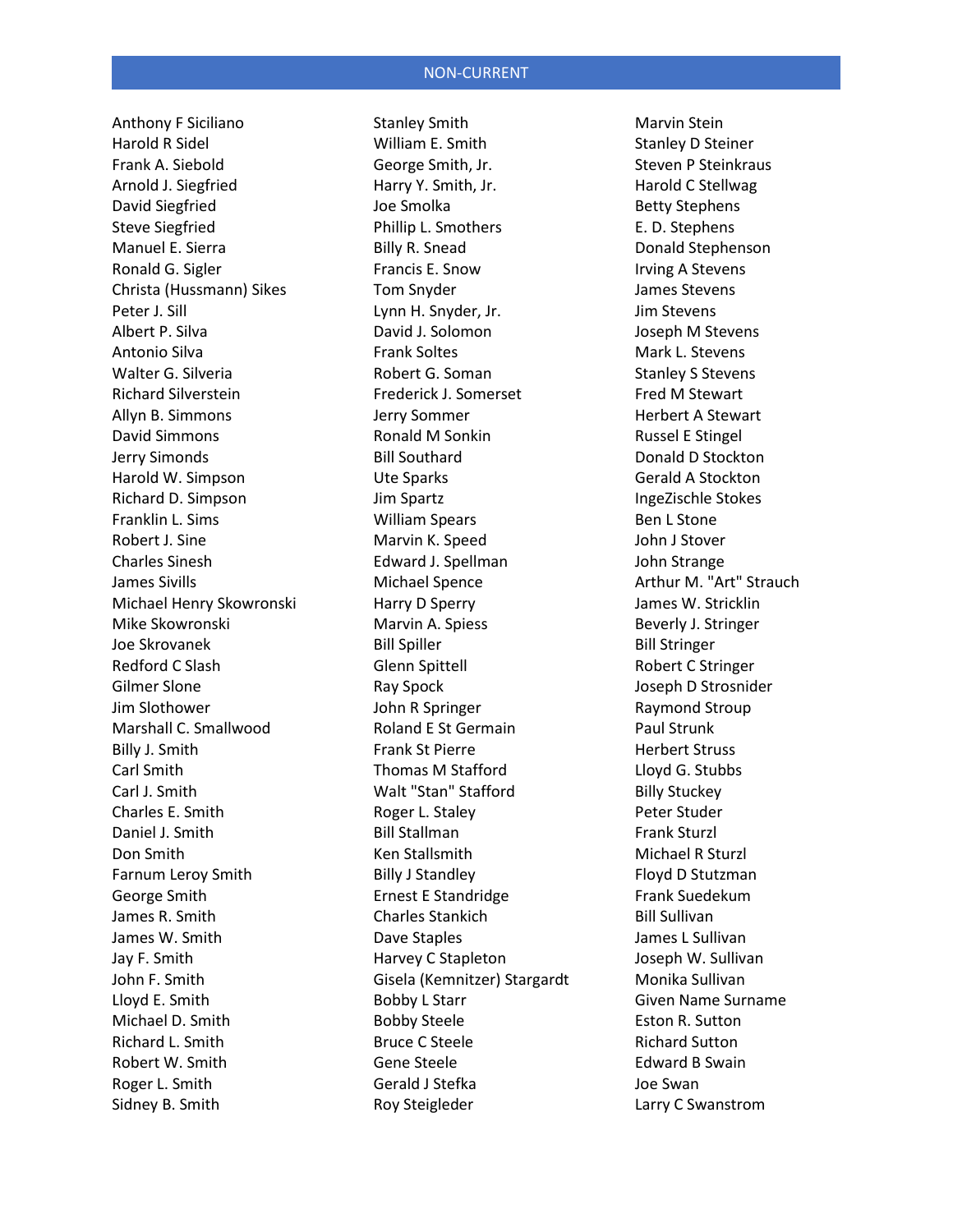Dave Swarmer Dallas Ray Swartz Wayne Swartz Sheryl "Sam" Sweet John Swider Jim Swindell Bill Sycks Kenneth B Sylvain Roy C Sysco Mark Taber Earl Taggart Roger G Talbot Francis D Tallman Carl R Tanner Les Tanner Chester Taplette George Taplin Donald H Tarrance Tom Tatalajski Edwin E Tatham Bobby G Taylor Craig Taylor Edgar L Taylor Herbert C Taylor Jerry Taylor Jim Taylor Melvin D Taylor Michael W. Taylor Oscar Taylor Riley R Taylor Thomas A Taylor Hollis Taylor III Calvin E Tederick Guerry S Teeple Harold Tejcka Robert L Terhune Noah Terrell William D Terry Kenneth A Thayer Alfred Theriault Allen R Thibodeaux Gerald A Thiel Jeffrey F Thiry Curtis Thomas Robert M Thomas Sylvester H. Thomas Waddell A Thomas Donald T Thomen

Dean C. Thompson Gary R Thompson James C Thompson R.G. Thompson Ray Thompson Robert L Thompson Don Thorne Robert Thornhill Roger Throm Robert Thrush Paul Thurm George E Tindle Walter A Todman John E Toland David B Tompson William Toni Carl B Toombs Dennis Toponce Bob Tornquist John A Torres John R Townsel Robert C Townsend Julius F Trachtenberg Dolores M Travis Danny Trejo Joe Tremper Rocco C Trenkler Gerald E Trent Rodrigo Trevino Edward Triebsch Johnny L Trigg Tom Triplett Russ Trombly Lou Trongale Richard Troxel Chet Troy David Tucker Gerald F Tuite Russell A Tuller Gary Turell Boyce L Turner Carl J Turner Jack D Turner James Umholtz Raymond E Undernehr Ken Underwood Henry I Upton William A. "Bill" Ussack Ted Ustich Stanley W Vail Vook Vakulick Ernie Valdez Ronald Vallaro Lawrence Van Daele Ken Van Nort Don Vance James R Vance James Vanderweyde Gene Vandevelde Drusilla Varney Charles E Vaughn Peter R Vaughn Leonard K Vaught Karen Verdier Lawrence W Verdier James E Vernier Jim Vialpando Gerald Vineyard Jerry Vitarelli Anthony A. Vitch Gerald E. "Jerry" Vogel Darl K Vonbielefield Richard Vorhees Stephen K Vroman David Waclawski Helga Puchta Waclawski James L Waddell BenjaminT Wade Ed Wagers Daniel R Wagner Michael J Wagner William Wagner Bill "Willy" Waitman Merle Walcher Sepp Walchhofer Jefferson F Walden, Jr. Carlton Walker Chris "Fred" Walker Eugene Walker George "Tom" Walker George. W Walker Harold J Walker Thurman A Walker James E Walker, Jr. Charles B Walkins, Jr. Clarence C Wallace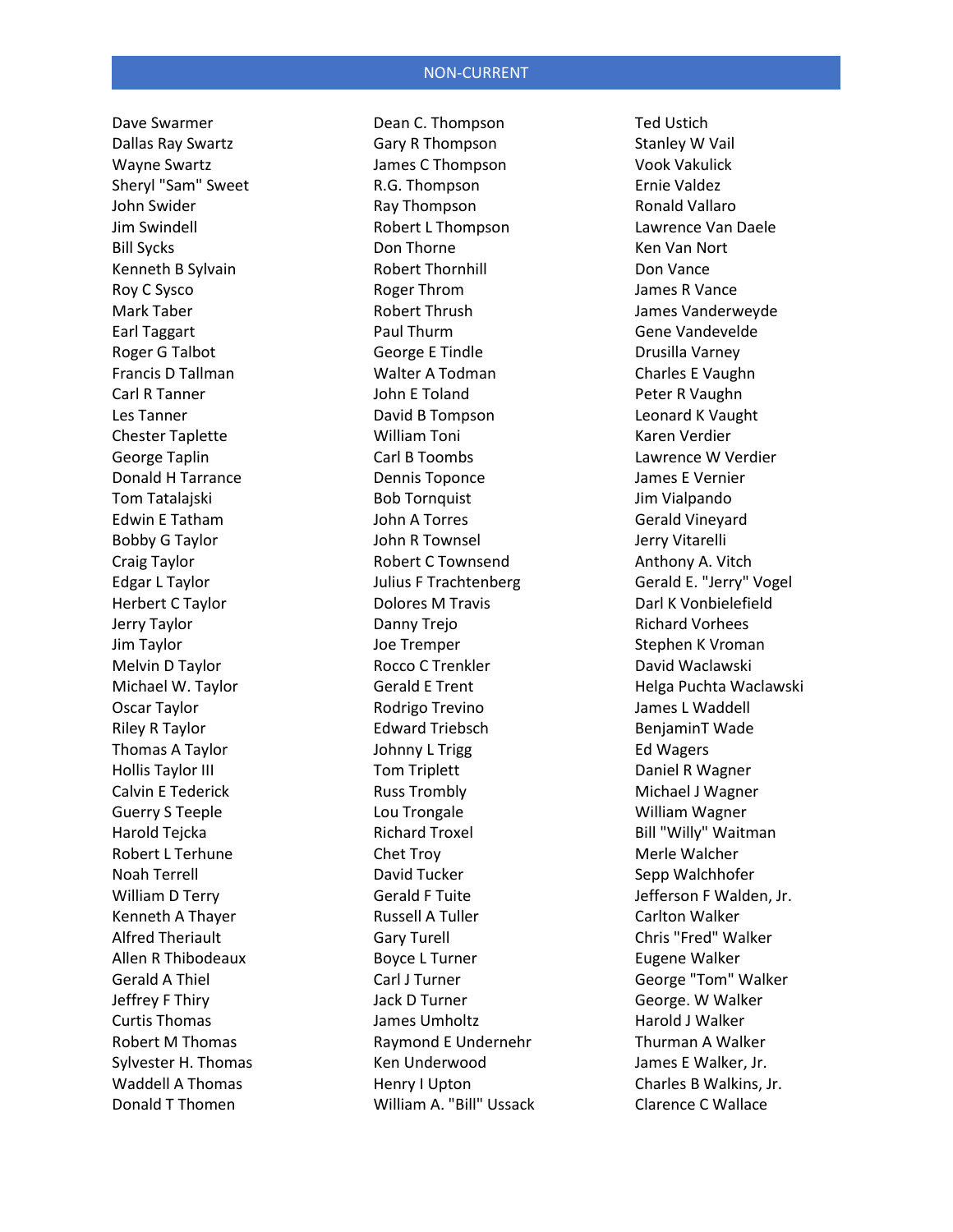James D Wallace Larry K. Wallace Tom Wallace Elliot S Walls George L Walsh Joseph F Walsh James F Walsh, Jr. Harold J Walters Ray E. Walters Robert B Walters George W Wangerow Frederick A Ward Michael D Ward Robert Ward Jimmy L Ward Jerry Warman Donald Warner James E Warner Lyndell O Warren Wayne S. Warren Gilbert Wascak Arthur L Washington Irv Wasserberg Charles H Waters Troy G Waters William C Waters George A Watkins Thelma "Alice" Watkins William T. Watkins Frank J Watley Thomas W Watson James F Watterlund Derald Watts George R Weathers Arthur Weatherwalks Darlene Weaver Jim Weaver Jerry Weaver-Sims Jerry B Webb Larry Webb Marvin Webb Merrill F Webb Phillip Webb John Weckerly Bruce Weddle Paul Wehrman Stefan Weigel Arnold L Weinzirl

Dan Welch George M Welkey Charles F Wells Douglas M Wells Robert Jr Wells John H. Welsh Thomas C Welsh John Wenc Donald Wendt Frederick C Wenger David R Werner Robert Werts Kenny Wertz Paul H. West Lacy L Whaley E.B "Elaine" Wharton James Wheatley Harlon T. Wheeler Thomas D Whethrich Robert W Whetzel Dawn G Whipple Richard Whipple Walter Walt Whisner Cecil White Ellis J. "James" White Floyd A White Ollie White Patrick B. White Russell F White Ronald White Melvin E Whitney Tom Whittenberg Ken Wick Billy J. Wicker Helen Wicker Thomas P Widawski James P Wiedmeier Bill Wiemann Gerry Wiemelt Toni Wiggins Clifford Wigle Bruce Wilburn Donald L Wilcox Orren W. Wilcox James E Wilcoxson John Wild Donald R Wilhoite Martin Wilke

Ralph N Wilkie Robert Wilkinson Randall C Wilks Busbee J Williams David Williams Earl E Williams Linda Williams Murry T Williams Phil Williams Richard B. Williams Ronald Williams Terry D Williams Wayne P. "Phil" Williams Willie E Williams Warren H Williams Jacob Williams, Jr. John A Williamson Troy Williamson, Jr. Edward W Willingham Daigle Don Willis Dennis G Wills Gaye Bowen Wilson Michael F Wilson Samuel Wilson Stanley J Wilson Wayne Wimberly Mack Windham Norman Winn David Wirtz David Wisniewski David Witherspoon Robert Woelfel, Jr. John Wolfe Terry Wolfley William H Wolford David Wolin Fred Wonder Kenneth J Wong Paris Wood Troy L Wood Bill Woodruff Billy A Woods John Woods Ronald G Woodward David Wooten James Edward Wooten, Jr. Ronald Worsham, Jr. James Worthy